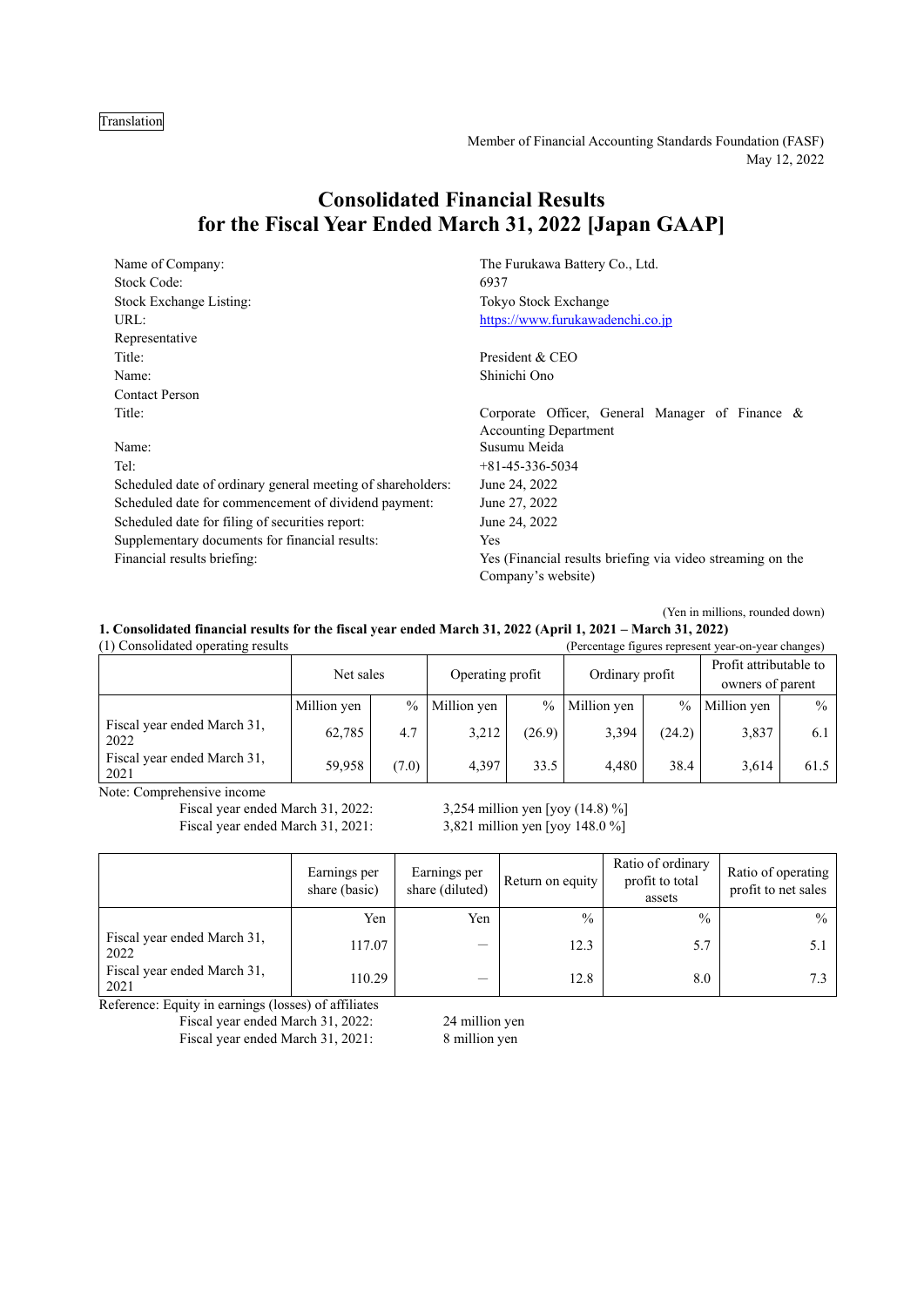(2) Consolidated financial position

|                      | Total assets | Net assets  | Equity ratio | Net assets per share |
|----------------------|--------------|-------------|--------------|----------------------|
|                      | Million yen  | Million yen | $\%$         | Yen                  |
| As of March 31, 2022 | 60,681       | 33,826      | 53.6         | 992.95               |
| As of March 31, 2021 | 57,686       | 31.388      | 522<br>ے.∠ر  | 918.59               |

Reference: Equity

As of March 31, 2022: 32,546 million yen As of March 31, 2021: 30,109 million yen

(3) Consolidated cash flows

|                                     | Cash flows from<br>operating activities | Cash flows from<br>investing activities | Cash flows from<br>financing activities | Cash and cash<br>equivalents at<br>end of period |
|-------------------------------------|-----------------------------------------|-----------------------------------------|-----------------------------------------|--------------------------------------------------|
|                                     | Million yen                             | Million yen                             | Million yen                             | Million yen                                      |
| Fiscal year ended March 31,<br>2022 | 4,257                                   | (808)                                   | (2,075)                                 | 10,169                                           |
| Fiscal year ended March 31,<br>2021 | 7,379                                   | (2,096)                                 | (663)                                   | 8,776                                            |

## **2. Dividends**

|                                                 |     | Annual dividends per share |                                 |                                         |       |             | Payout ratio   | Dividends/to   |
|-------------------------------------------------|-----|----------------------------|---------------------------------|-----------------------------------------|-------|-------------|----------------|----------------|
|                                                 |     |                            |                                 | End of Q1 End of Q2 End of Q3 End of Q4 | Total | dividends   | (Consolidated) | net assets     |
|                                                 |     |                            |                                 |                                         |       | (annual)    |                | (Consolidated) |
|                                                 | Yen | Yen                        | Yen                             | Yen                                     | Yen   | Million yen | $\frac{0}{0}$  | $\frac{0}{0}$  |
| Fiscal year ended March 31,<br>2021             |     | —                          | $\overbrace{\phantom{1232211}}$ | 22.00                                   | 22.00 | 721         | 19.9           | 2.6            |
| Fiscal year ended March 31,<br>2022             |     |                            | and the                         | 22.00                                   | 22.00 | 721         | 18.8           | 2.3            |
| Fiscal year ending March 31,<br>2023 (forecast) |     |                            |                                 | 22.00                                   | 22.00 |             | 37.0           |                |

## **3. Forecast of consolidated financial results for the fiscal year ending March 31, 2023 (April 1, 2022 – March 31, 2023)**

|                                      | (Percentage figures represent year-on-year changes) |                  |             |                 |             |                        |                  |               |           |  |  |
|--------------------------------------|-----------------------------------------------------|------------------|-------------|-----------------|-------------|------------------------|------------------|---------------|-----------|--|--|
| Net sales                            |                                                     | Operating profit |             | Ordinary profit |             | Profit attributable to |                  | Earnings      |           |  |  |
|                                      |                                                     |                  |             |                 |             |                        | owners of parent |               | per share |  |  |
|                                      | Million yen                                         | $\%$             | Million yen | $\frac{0}{0}$   | Million yen | $\frac{0}{0}$          | Million yen      | $\frac{0}{0}$ | Yen       |  |  |
| Fiscal year ending<br>March 31, 2023 | 70,000                                              | 11.5             | 2.400       | (25.3)          | 2,400       | (29.3)                 | 1,950            | (49.2)        | 59.49     |  |  |

### **Notes:**

(1) Changes in significant subsidiaries during the fiscal year ended March 31, 2022 (Changes in specific subsidiaries accompanied by changes in the scope of consolidation): Newly included: None Excluded: None

(2) Changes in accounting policies, changes in accounting estimates, and retrospective restatements:

(a) Changes in accounting policies accompanying revisions in accounting standards: Yes

(b) Changes other than in (a): None

(c) Changes in accounting estimates: None

(d) Retrospective restatements: None

(Note) For details, please refer to "5. Consolidated Financial Statements and Related Notes, (5) Notes on Consolidated Financial Statements (Changes in Accounting Policies)" on page 17 of the Attachment.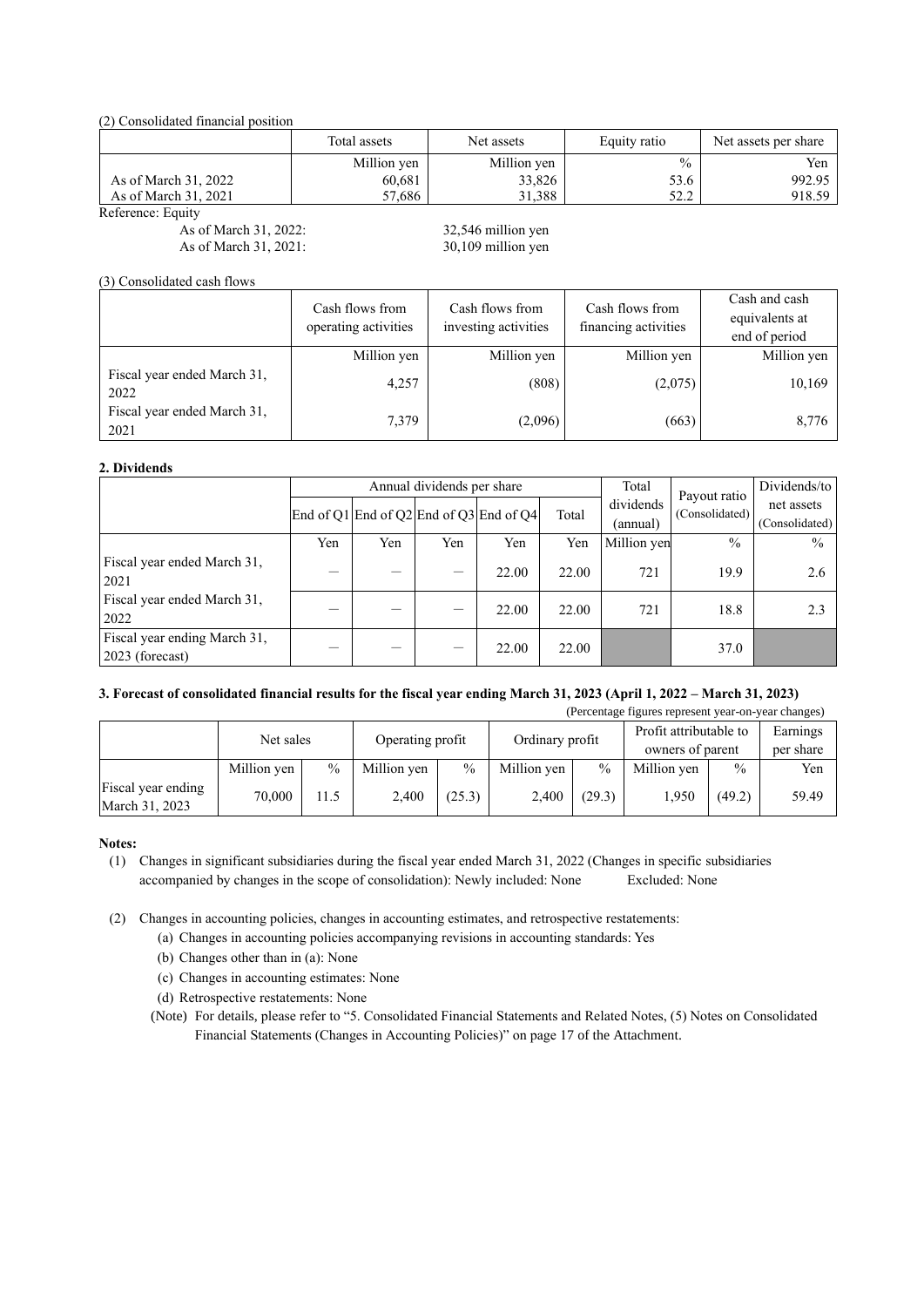#### (3) Number of shares outstanding (common stock)

- (a) Shares outstanding (including treasury shares) As of March 31, 2022: 32,800,000 shares As of March 31, 2021: 32,800,000 shares (b) Treasury shares
	-
- (c) Average number of shares outstanding during the period Fiscal year ended March 31, 2022: 32,777,891 shares

As of March 31, 2022: 22,134 shares As of March 31, 2021: 22,086 shares

Fiscal year ended March 31, 2021: 32,777,926 shares

## **(For reference) Non-consolidated financial results**

| 1. Financial results for the fiscal year ended March 31, 2022 (April 1, 2021 – March 31, 2022) |                                                   |
|------------------------------------------------------------------------------------------------|---------------------------------------------------|
| $(1)$ Non-consolidated operating results                                                       | Dependence tigures represent your on your changes |

| (1) Non-consolidated operating results |             |               |                  |               | refectuage ligures represent year-on-year changes) |               |             |               |
|----------------------------------------|-------------|---------------|------------------|---------------|----------------------------------------------------|---------------|-------------|---------------|
|                                        | Net sales   |               | Operating profit |               | Ordinary profit                                    |               | Profit      |               |
|                                        | Million yen | $\frac{0}{0}$ | Million yen      | $\frac{0}{0}$ | Million yen                                        | $\frac{0}{0}$ | Million yen | $\frac{0}{0}$ |
| Fiscal year ended March 31,<br>2022    | 42,437      | 4.5           | 1,547            | (38.2)        | 2.090                                              | (31.8)        | 2,801       | 11.1          |
| Fiscal year ended March 31,<br>2021    | 40.619      | (4.5)         | 2,504            | 15.6          | 3.065                                              | 11.6          | 2.521       | 56.5          |

|                                     | Earnings per share<br>(basic) | Earnings per share<br>(diluted) |
|-------------------------------------|-------------------------------|---------------------------------|
|                                     | Yen                           | Yen                             |
| Fiscal year ended March 31,<br>2022 | 85.46                         |                                 |
| Fiscal year ended March 31,<br>2021 | 76.94                         |                                 |

## (2) Non-consolidated financial position

|                        | Total assets | Net assets  | Equity ratio  | Net assets per share |
|------------------------|--------------|-------------|---------------|----------------------|
|                        | Million yen  | Million yen | $\frac{0}{0}$ | Yen                  |
| As of March 31, 2022   | 40,869       | 21,012      | 51.4          | 641.04               |
| As of March $31, 2021$ | 39,172       | 19.646      | 50.2          | 599.37               |

Reference: Equity

As of March 31, 2022: 21,012 million yen As of March 31, 2021: 19,646 million yen

<Reasons for differences between non-consolidated financial results and the actual values of the previous fiscal year> The differences between the actual values of the previous fiscal year and the actual values of the fiscal year under review are due to a decrease in operating profit mainly as a result of a sharp rise in raw material prices in the fiscal year under review.

\* Financial results reports are exempt from audit conducted by certified public accountants or an audit corporation.

\* Appropriate use of performance forecasts and other special items:

(Disclaimer on forward-looking statements, etc.)

Forward-looking statements in these materials are based on information available to management at the time this report was prepared, and on assumptions that management believes are reasonable. Actual results may differ significantly from these statements for a number of reasons. Please refer to "1. Overview of Operating Results and Others, (4) Future Outlook" on page 5 of the Attachment.

(Obtaining the supplementary documents for financial results and the financial results briefing)

The Company plans to stream the financial results briefing via video for institutional investors and analysts on Monday, May 30, 2022.

The video and the supplementary documents for financial results will be posted on the Company's website.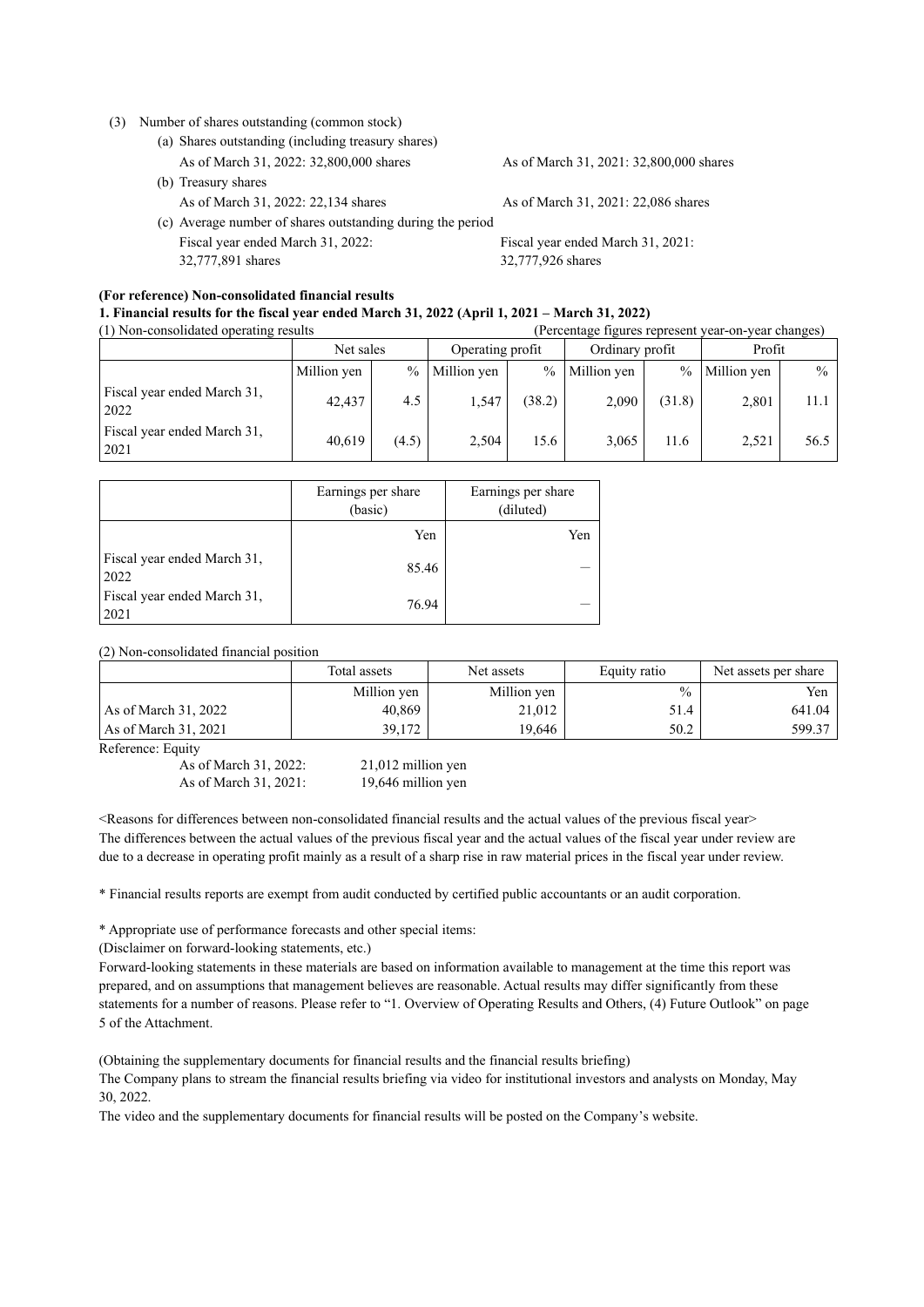## Index of the Attachment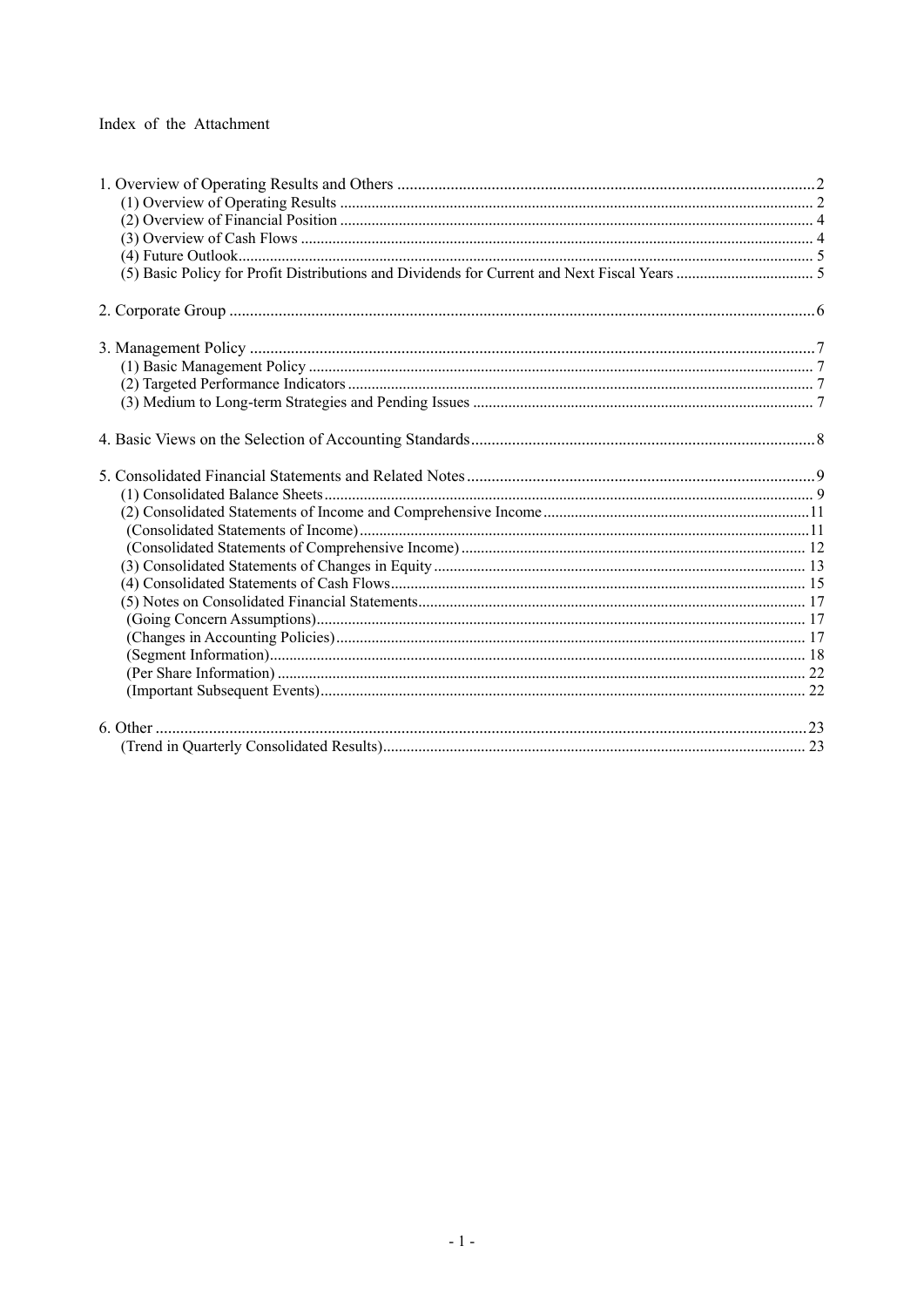#### <span id="page-4-1"></span><span id="page-4-0"></span>1. Overview of Operating Results and Others

### (1) Overview of Operating Results

### (Business Environment)

During the fiscal year ended March 31, 2022, the global economy remained in an extremely serious situation due to the increase in raw material prices and other factors caused by the impact of the global outbreak of novel coronavirus disease (COVID-19), the situation in Ukraine, and other factors.

Looking ahead in the midst of this impact of the infectious disease, the situation in Ukraine, and other such factors, we project that there is a risk that business conditions will worsen further due to rising raw material prices, fluctuations in financial and capital markets, and other such circumstances.

The Japanese economy remains in a difficult situation, although there are signs of a partial pick-up due to the effects of various policy measures taken to prevent the spread of COVID-19.

Looking forward, we project that there is a risk that business conditions will deteriorate further in the same way as the global economy was affected by the infectious disease, the situation in Ukraine, and other such factors.

For the storage battery industry, although motorization is proceeding in emerging markets in the automotive field, we are advancing structural changes in the industry in developed markets such as Japan along the themes of electrification, automation and servitization.

In the industrial field, we are expanding demand for such markets as renewable energy, data centers and smart grids.

Looking ahead, the prevalence of the infectious disease in the short term, the situation in Ukraine, and other such factors will have an impact on supply chains, and we project that both automobiles and industry will face difficult conditions.

Furukawa Battery Co., Ltd. (the "Company") and its group companies (the "Group") has set "stable growth at overseas units," "the generation of new business through the development of new products, including next-generation batteries," "increased profitability in the core business of lead-acid storage batteries," and "the accumulation of innovative capability through the development of human resources" as its priority measures, aiming to increase its corporate value over the medium to long term, and, with regard to the infectious disease, made efforts to continue its business by flexibly implementing measures to prevent the spread of infection, such as regular disinfection at each unit and telework.

### (Operating Results)

The Group recorded net sales of 62,785 million yen for the fiscal year ended March 31, 2022, an increase of 2,827 million yen (4.7%) year on year. This was mainly due to strong automotive sales. Overseas sales were 20,705 million yen and accounted for 33.0% of total sales.

Operating profit decreased by 1,184 million yen year on year to 3,212 million yen (compared with operating profit of 4,397 million yen in the fiscal year ended March 31, 2021). This was mainly due to the rising price of lead and other raw materials even with the steady sales in Japan and overseas. Ordinary profit decreased by 1,085 million yen year on year to 3,394 million yen (compared to ordinary profit of 4,480 million yen in the fiscal year ended March 31, 2021).

Profit attributable to owners of parent came to 3,837 million yen, increasing 222 million yen year on year (compared with profit attributable to owners of parent of 3,614 million yen in the fiscal year ended March 31, 2021).

The "Accounting Standard for Revenue Recognition" (ASBJ Statement No. 29, March 31, 2020) and relevant revised ASBJ regulations have been applied from the beginning of the current fiscal year, and compared with the previous method, net sales for the current fiscal year decreased by 2,509 million yen, operating profit decreased by 92 million yen, and ordinary profit and profit before income taxes each decreased by 73 million yen.

For details, please refer to "5. Consolidated Financial Statements and Related Notes (5) Notes on Consolidated Financial Statements (Changes in Accounting Policies)."

#### Business segment performance was as follows.

Segment sales include intersegment internal sales or transfers totaling 2,081 million yen and the figures for segment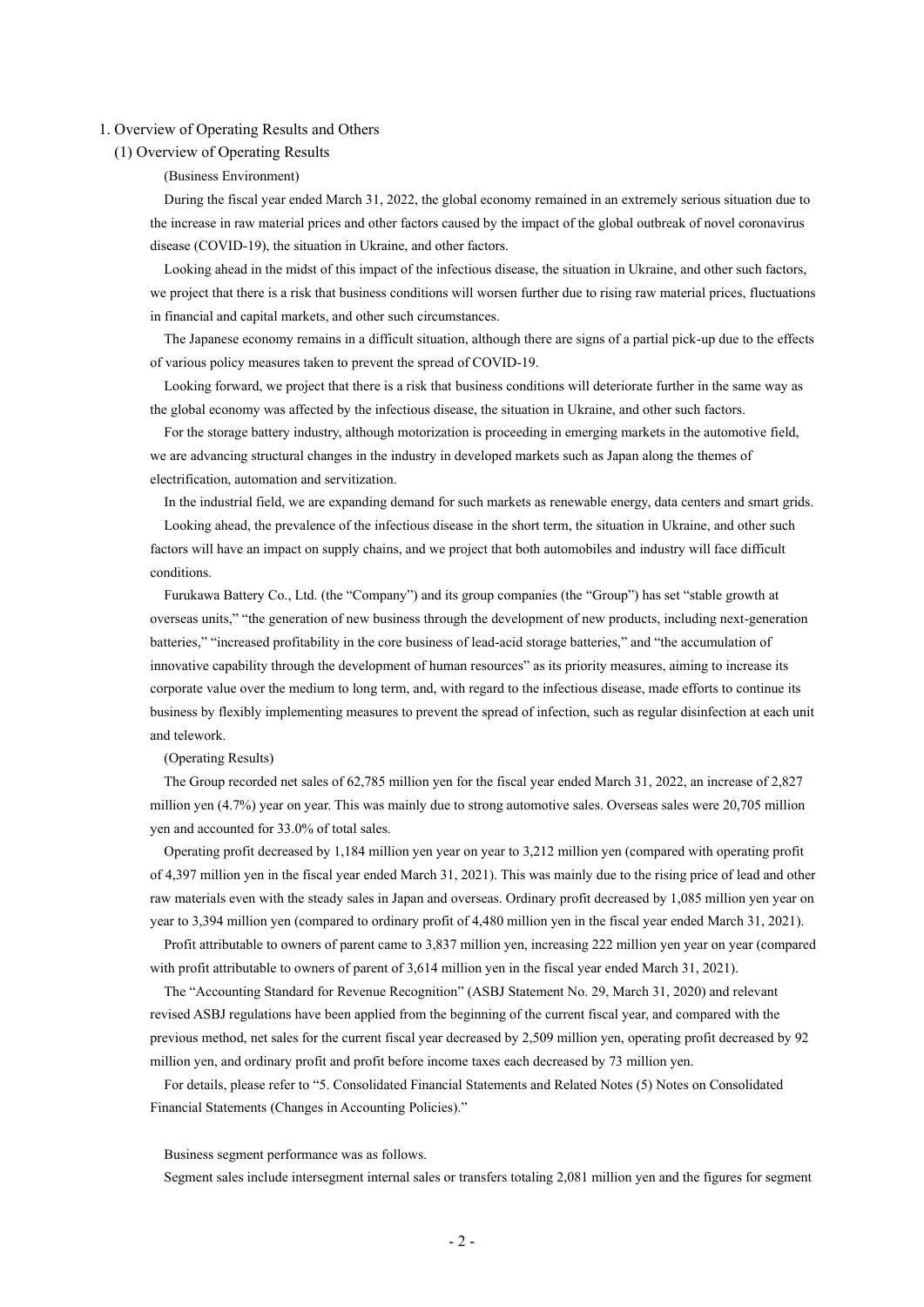profit are given on an operating profit (pre-goodwill amortization) basis.

In the automotive segment, sales were 45,015 million yen, an increase of 1,040 million yen (2.4%) year on year and segment profit was 2,181 million yen, a decrease of 912 million yen (29.5%). Although sales were strong in Japan and overseas, the profit margin decreased due to factors such as the rise in the price of lead and other major raw materials.

In the industrial segment, sales were 18,708 million yen, an increase of 1,095 million yen (6.2%) year on year. Segment profit was 1,127 million yen, an increase of 41 million yen (3.8%). This was mainly due to strong sales, which have been driven by the recovery in private capital investment.

In the real estate segment, sales were 322 million yen, a decrease of 62 million yen (16.1%) year on year and segment profit was 118 million yen, a decrease of 67 million yen (36.4%).

In the others segment, sales were 820 million yen, an increase of 27 million yen (3.5%) year on year, while segment losses were 214 million yen (segment profit for the previous fiscal year was 31 million yen). This is mainly due to expenditures for preparing and operating new businesses.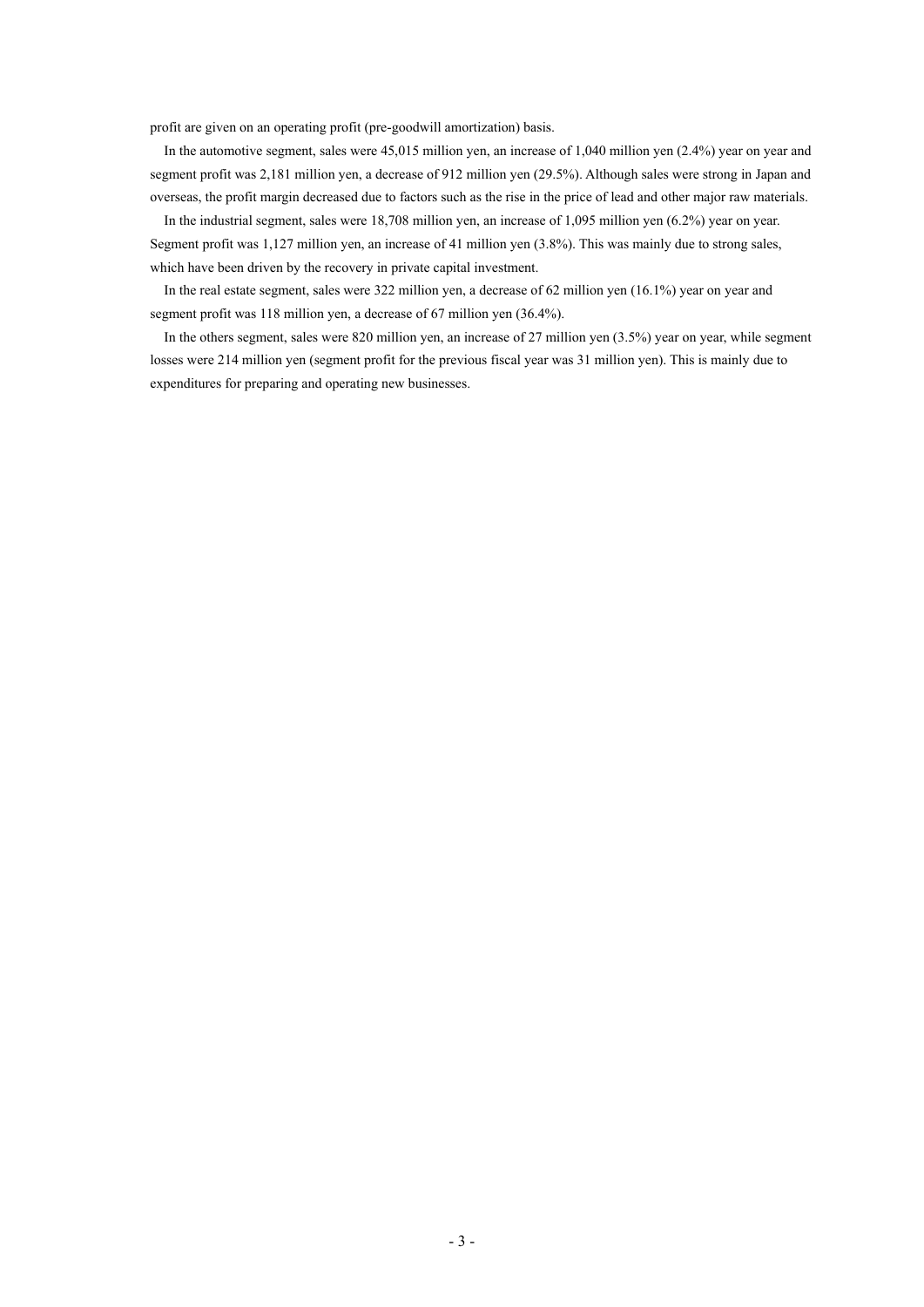#### <span id="page-6-0"></span>(2) Overview of Financial Position

Total assets were 60,681 million yen as of March 31, 2022, which is 2,995 million yen more than at the end of the previous fiscal year. Current assets increased by 3,524 million yen from the end of the previous fiscal year to 32,548 million yen, while non-current assets decreased by 529 million yen from the end of the previous fiscal year to 28,133 million yen.

The main factor leading to the increase in current assets was an increase in cash and deposits as well as merchandise and finished goods.

There was a 41 million yen decrease in property, plant and equipment to 23,081 million yen. The main factor leading to the decrease was that the amount of depreciation exceeded the amount of acquisition of property, plant and equipment.

Investments and other assets decreased by 938 million yen from the end of the previous fiscal year to 4,268 million yen.

Total liabilities as of March 31, 2022 increased by 557 million yen to 26,855 million yen.

Current liabilities increased by 1,762 million yen from the end of the previous fiscal year to 16,451 million yen, and non-current liabilities decreased by 1,204 million yen from the end of the previous fiscal year to 10,404 million yen.

Interest-bearing debt, which is the sum of short-term borrowings and long-term borrowings, decreased by 1,003 million yen from the end of the previous fiscal year to 5,075 million yen.

Equity increased by 2,437 million yen to 32,546 million yen, resulting in an increase in the equity ratio from 52.2% at the end of the previous fiscal year to 53.6% at the end of the fiscal year under review.

#### <span id="page-6-1"></span>(3) Overview of Cash Flows

#### a) Cash flows

Net cash provided by operating activities during the fiscal year under review was 4,257 million yen as a whole. Major sources of cash were profit before income taxes of 4,915 million yen, depreciation of 2,747 million yen, and there was a 1,516 million yen payment of interest and income taxes.

Net cash used in investing activities was 808 million yen due to purchase of property, plant and equipment amounting to 2,080 million yen.

Net cash used in financial activities was 2,075 million yen due to repayments of long-term borrowings of 1,682 million yen.

As a result, cash and cash equivalents at end of period increased 1,393 million yen from the previous year to 10,169 million yen.

|                                                  | Fiscal year ended<br>March 31, 2018 | Fiscal year ended<br>March 31, 2019 | Fiscal year ended<br>March 31, 2020 | Fiscal year ended<br>March 31, 2021 | Fiscal year ended<br>March 31, 2022 |
|--------------------------------------------------|-------------------------------------|-------------------------------------|-------------------------------------|-------------------------------------|-------------------------------------|
| Equity ratio $(\%)$                              | 42.4                                | 45.7                                | 49.1                                | 52.2                                | 53.6                                |
| Market value basis equity ratio $(\%)$           | 58.9                                | 42.2                                | 33.1                                | 97.1                                | 69.4                                |
| Cash flow/interest-bearing debt ratio<br>(years) | 4.4                                 | 1.7                                 | 2.0                                 | 0.8                                 | 1.2                                 |
| Interest coverage ratio $(x)$                    | 4.6                                 | 11.7                                | 8.6                                 | 27.8                                | 24.1                                |

b) Trends of performance indicators associated with cash flows

\*Equity ratio: equity/total assets

Market value basis equity ratio: market capitalization/total assets

Cash flow/interest-bearing debt ratio: interest-bearing debt/cash flows

Interest coverage ratio: cash flow/paid interest

Notes: 1. All figures are calculated based on consolidated financial data.

- 2. Market capitalization is calculated by multiplying the closing share price at the end of the period by the number of issued shares as of the end of the period.
- 3. Cash flows are Cash flows from operating activities as shown in the consolidated statements of cash flows.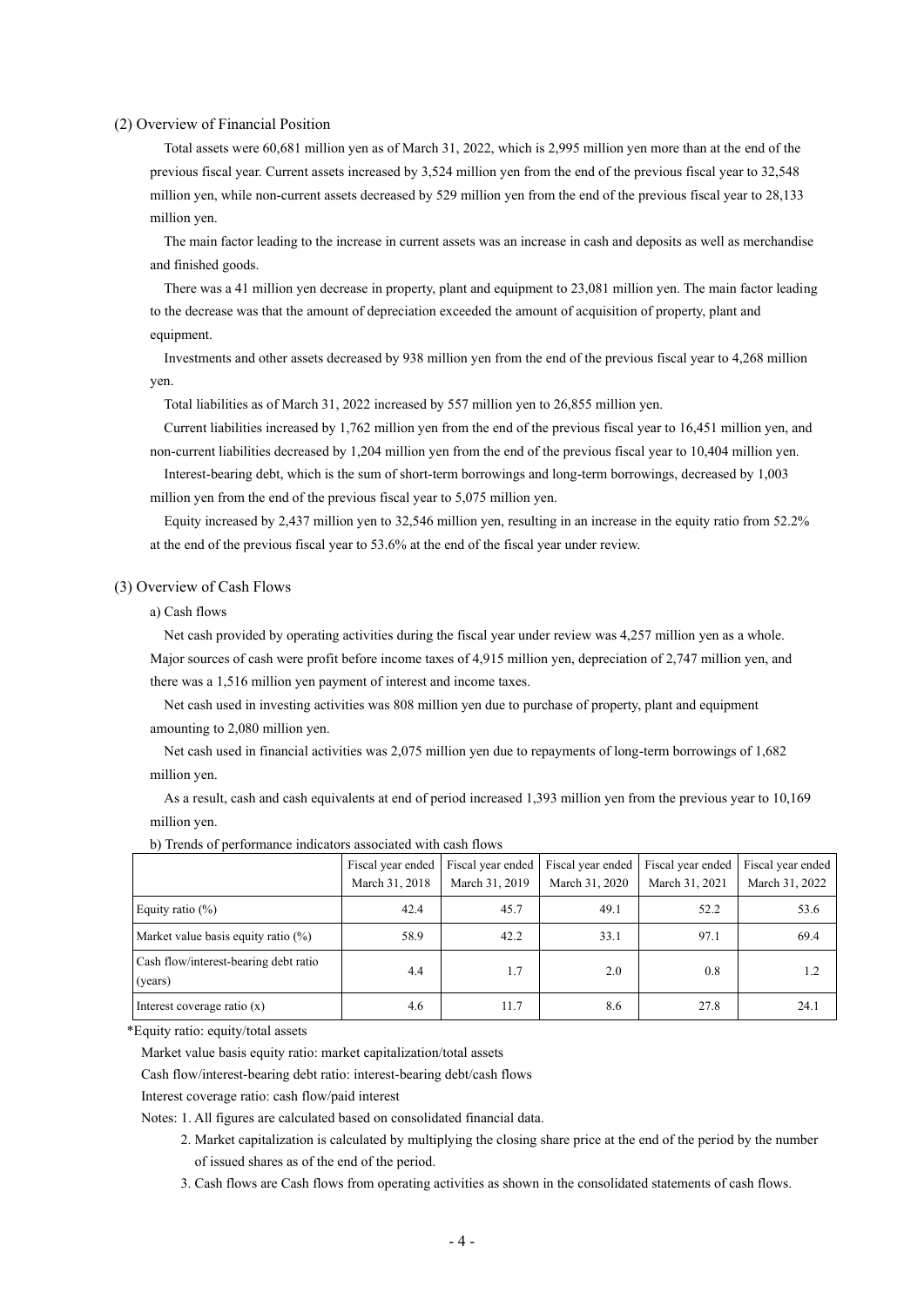4. Interest-bearing liabilities are the sum of borrowings shown on the consolidated balance sheets. Interest expenses are interest expenses as shown in the consolidated statements of cash flows.

### <span id="page-7-0"></span>(4) Future Outlook

The Group will continue to make collective efforts to expand its business and increase profits. For the next consolidated fiscal year, we expect net sales of 70,000 million yen, operating profit of 2,400 million yen, ordinary profit of 2,400 million yen, and profit attributable to owners of parent of 1,950 million yen. Since there is no uniform opinion regarding the assumptions on the spread of COVID-19, the timing of the settlement of COVID-19, etc. we assume that certain limits will continue to be set regarding economic activity in the next fiscal year (ending March 31, 2023) as well.

#### <span id="page-7-1"></span>(5) Basic Policy for Profit Distributions and Dividends for Current and Next Fiscal Years

Our basic policies as to profit distributions are to pay stable and ongoing return to shareholders and to invest in enhancing our facilities in Japan and overseas and in strengthening research and development, etc. that lead to improved corporate value, and are designed to achieve sustainable growth and improved profitability in the future. For the dividend, the policy is to determine these payments based on the operating results and the strengthening of our financial soundness and we believe we must consider the per-share dividend and payout ratio in a balanced way to express our appreciation to shareholders for their support.

We plan to pay a year-end dividend of 22 yen per share for the fiscal year ended March 31, 2022. For the next fiscal year, we plan to pay a dividend of 22 yen per share, the same amount as the current fiscal year.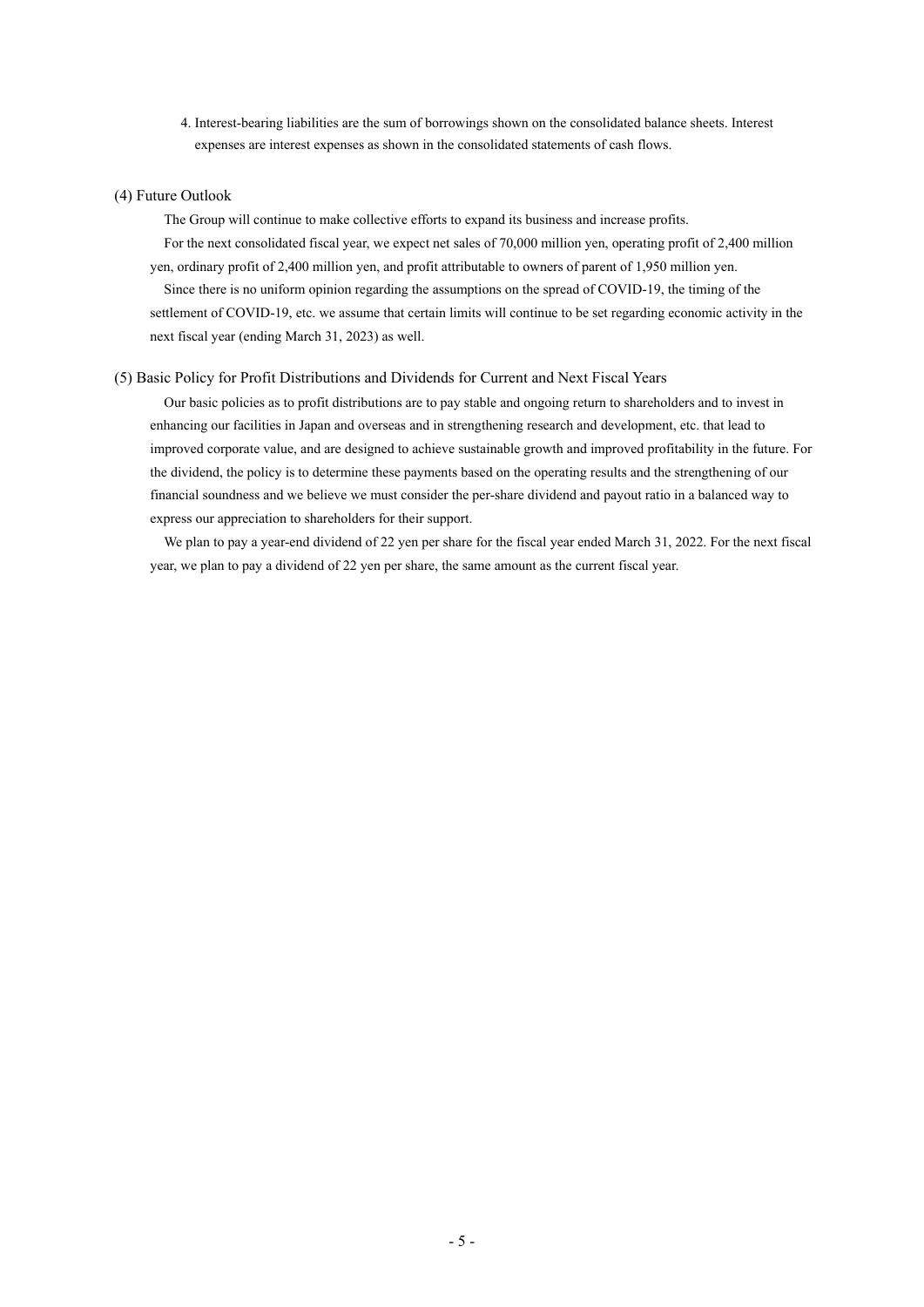#### <span id="page-8-0"></span>2. Corporate Group

The corporate group consists of the Company, its parent company, nine consolidated subsidiaries, five non-consolidated subsidiaries and one affiliated company accounted for by the equity method, and two affiliated companies not accounted for by the equity method. The primary business activities are the manufacture and sale of storage batteries and associated activities. The roles of the group companies concerning these activities are as follows.

The Company manufactures and sells lead-acid storage batteries, alkaline storage batteries, and rectifiers and other power supply devices and performs installations and inspections for these batteries. Consolidated subsidiaries Siam Furukawa Co., Ltd., and PT. Furukawa Indomobil Battery Manufacturing, with the technical support of the Company, manufacture leadacid storage batteries.

Consolidated subsidiary Furukawa Battery Marketing Co., Ltd. sells some of the lead-acid storage batteries and alkaline storage batteries manufactured by the Company.

Consolidated subsidiary FB Package Co., Ltd. performs packaging and shipping operations as well as on-site transport services for the Company. Consolidated subsidiary FB Finance Co., Ltd. extends loans to consolidated subsidiaries and affiliated companies.

Some products are sold to parent company Furukawa Electric Co., Ltd. In addition, the Company purchases some raw materials and other items from Furukawa Electric.

A flowchart of these business activities is shown below.

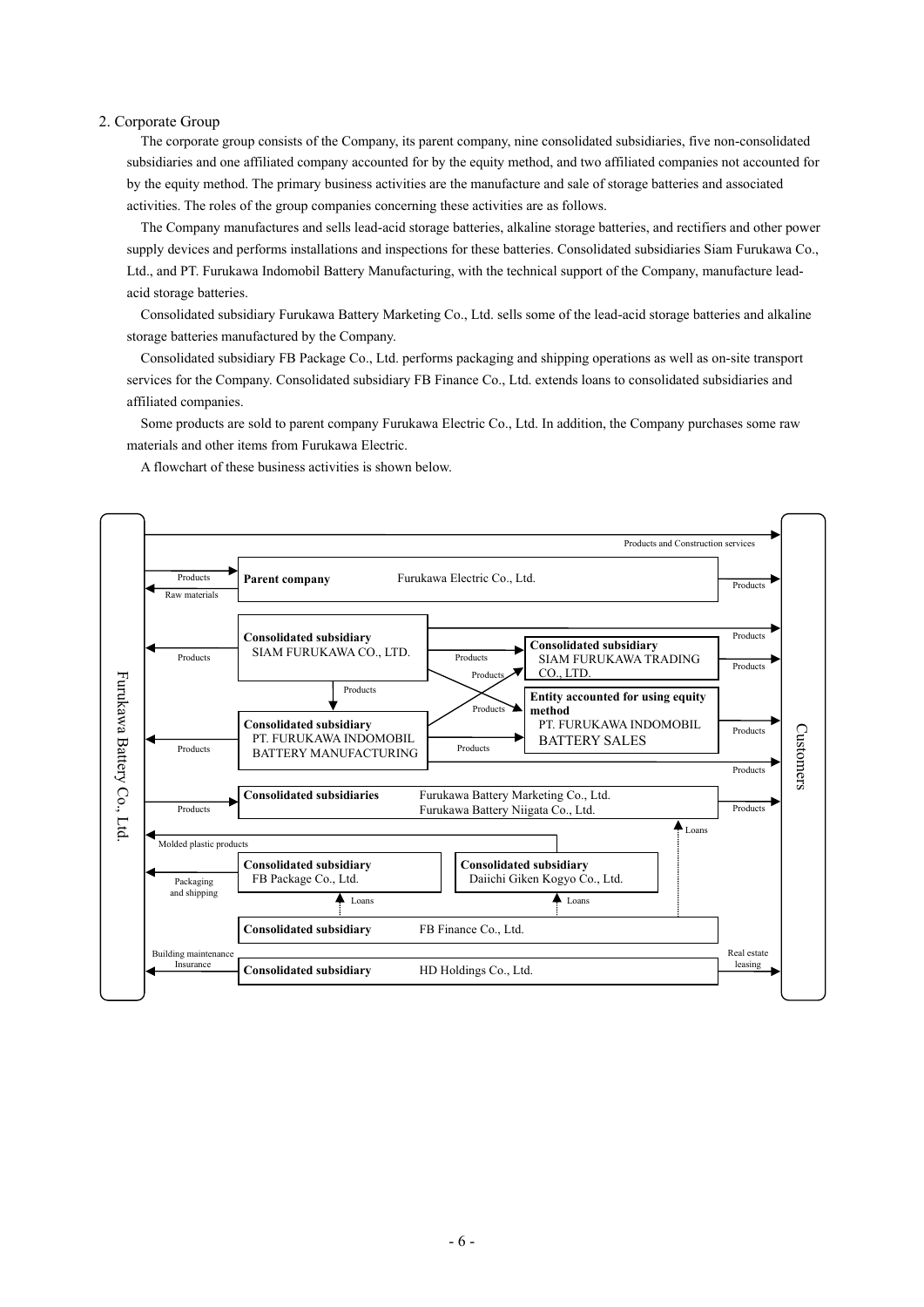#### <span id="page-9-1"></span><span id="page-9-0"></span>3. Management Policy

## (1) Basic Management Policy

The Group conducts its management in accordance with the Corporate Philosophy formed from the following Guiding Principle and the Credo.

#### Guiding Principle

In order to meet the expectations of our diverse stakeholders, including our shareholders, employees, customers and local communities, Furukawa Battery will implement continuous innovation based on the technological capabilities we have fostered over many years, under a slogan of "always seeking to be challengers" and a corporate motto of "fairness and integrity." We will contribute to the realization of a truly rich and sustainable society as we seek to achieve sustainable growth and improve our corporate value in the medium to long term. Furukawa Battery Group Credo

We are challengers.

a) Maintain high ethical standards, and value honesty and integrity above all.

b) Continually improve, innovate, and lead, in every area of endeavor.

c) Take a hands-on approach that addresses the reality of every situation - in the office, at the factory, and on site.

d) Be proactive - take the initiative and work with others, persevering until a solution is found.

e) Maintain open channels of communication between departments and divisions so that we can share ideas and help each other grow.

#### <span id="page-9-2"></span>(2) Targeted Performance Indicators

The new medium-term management plan for fiscal 2022 to fiscal 2025 lays out the performance indicators below as targets.

| Indicators                 |               | Consolidated Results for the<br>Fiscal Year Ended March 31, | Forecast for the Fiscal Year<br>Ending March 31, 2023 | Consolidated Financial<br>Targets for the Fiscal Year |
|----------------------------|---------------|-------------------------------------------------------------|-------------------------------------------------------|-------------------------------------------------------|
|                            |               | 2022                                                        |                                                       | Ending March 31, 2026                                 |
| Net sales                  | (Million yen) | 62,785                                                      | 70,000                                                | 83,000                                                |
| Operating profit           | (Million yen) | 3,212                                                       | 2.400                                                 | 5,500                                                 |
| Operating profit<br>margin | $(\%)$        | 5.1                                                         | 3.4                                                   | 6.6                                                   |
| <b>ROIC</b>                | $(\%)$        | 6.4                                                         | 4.5                                                   | 8.0                                                   |

The above management indicators have been set based upon the preconditions below.

|                   |                                     | Consolidated Results for the<br>Fiscal Year Ended March 31,<br>2022 | Forecast for the Fiscal Year<br>Ending March 31, 2023 | <b>Consolidated Financial</b><br>Targets for the Fiscal Year<br>Ending March 31, 2026 |
|-------------------|-------------------------------------|---------------------------------------------------------------------|-------------------------------------------------------|---------------------------------------------------------------------------------------|
| LME lead price    | (US <sub>S/t</sub> )                | 2,205                                                               | 2,300                                                 | 2,100                                                                                 |
| Lead market price | Thousand<br>$\text{yen}/\text{t}$ ) | 317                                                                 | 336                                                   | 291                                                                                   |
| Exchange rate     | (yen/US\$)                          | 113                                                                 | 120                                                   | 110                                                                                   |

#### <span id="page-9-3"></span>(3) Medium to Long-term Strategies and Pending Issues

1. Medium to Long-term Strategies

The company is strengthening and expanding its business from the medium to long-term perspective of sustainability and has defined (1) the promotion of global strategies to help achieve the SDGs, (2) improvement of profitability in the core business of lead-acid storage batteries business, (3) generation of new solution business through the development of new products, including next-generation batteries, and (4) the accumulation of innovative capability through the development of human resources for sustainable management as its basic policy to become a company living up to the expectations of its customers and society.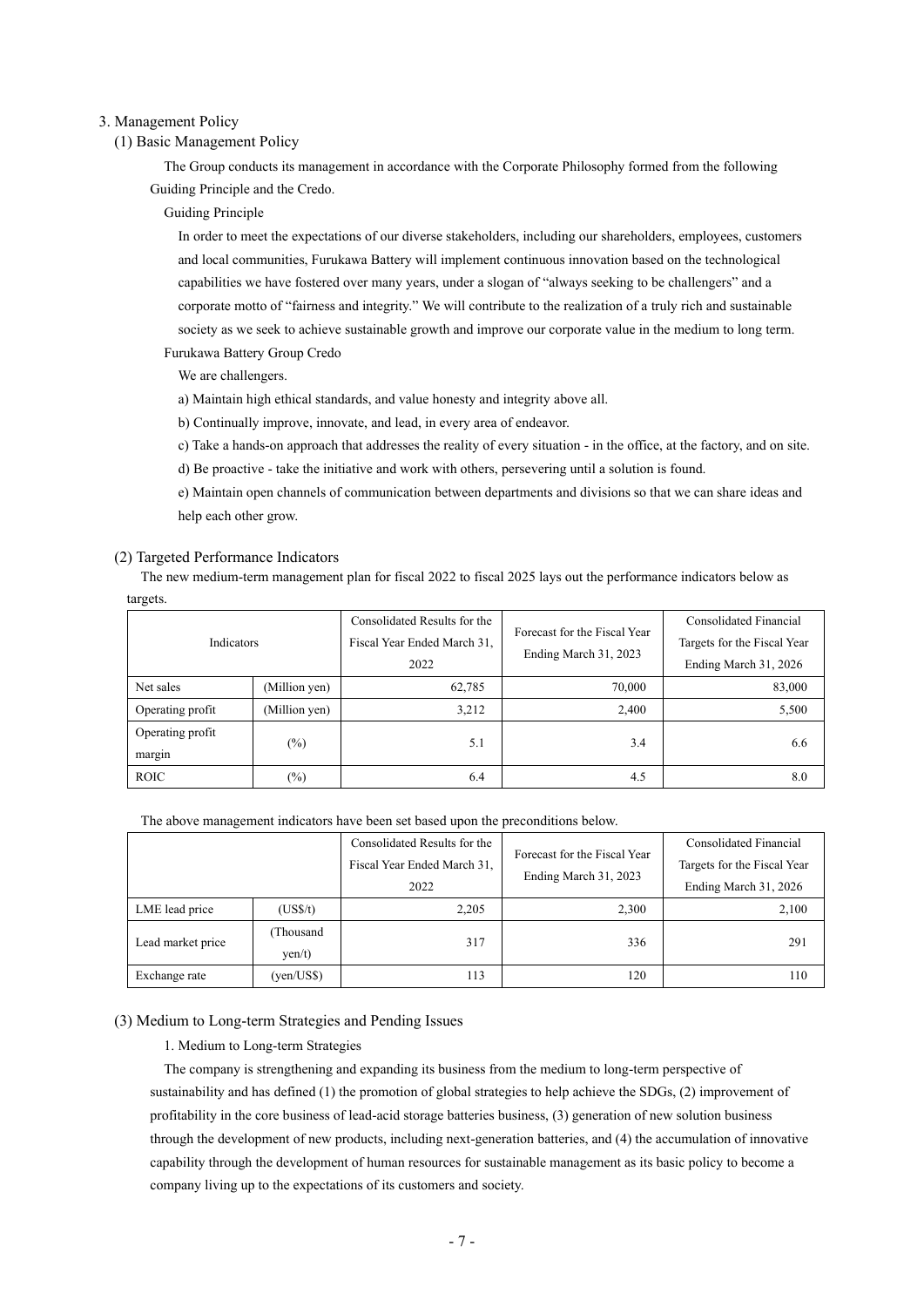As specific measures, the Company will focus on developing new products and launching new businesses, such as bipolar lead storage batteries and the Energy Storage Systems (ESS) solution business, as well as expanding overseas partnerships.

For details, please refer to the "Notice Regarding the Formulation of the Medium-term Management Plan from FY2022 to FY2025" announced on May 12, 2022 (Japanese only).

#### 2. Pending issues

With regard to the outlook going forward in the short term, we not only foresee the impact of the COVID-19 pandemic but also various other factors that have the potential to negatively impact business, such as the recent rise in costs related to raw materials and energy as well as the currency exchange fluctuation and semiconductor shortage. We project that the environment in which the Group operates will remain difficult. In the longer term, we also forecast even fiercer competition as the rate of growth slows for existing businesses such as lead-acid storage batteries in the domestic market, while the importance of emerging markets overseas will increase further. In this kind of environment, we perceive the expansion of the overseas business and the development of human resources for research and development to be important issues, and will implement various measures to address these.

The pending issues by business are shown below.

For the automotive business, although motorization is proceeding in emerging markets, we forecast that developed markets such as Japan will see the advance of structural changes in the industry along the themes of electrification, automation and servitization. In this kind of environment, we perceive the issues for emerging countries and developed countries to be the development of products that realize competitive quality and cost as well as new functionality, and the strengthening of marketing capabilities to drive their growth in the market.

In the industrial business, we predict that while demand for such markets as renewable energy, data centers and smart grid will expand, price competition will intensify further. In this kind of environment, we perceive the development and commercialization of our competitive lead-acid storage batteries and next-generation storage batteries, such as bipolar storage batteries and the launch of the ESS solutions business, to be important issues and will succeed in achieving them.

Through these initiatives, the Furukawa Battery Group will maximize the capabilities it possesses, expanding into new business domains that transcend the framework of existing products, and supporting, through partnerships, inclusive, safe, robust and sustainable lifestyles for people. In doing so, we aim to become a company whose presence is even more familiar, and deemed even more necessary to society.

#### <span id="page-10-0"></span>4. Basic Views on the Selection of Accounting Standards

The policy of the Group for the time being is to prepare its consolidated financial statements using Japan GAAP, taking into consideration the fact that this allows the consolidated financial statements to be compared between periods and compared between companies.

Note that the Group will closely monitor the trend related to the introduction of the International Financial Reporting Standards (IFRS) going forward and endeavor to develop systems to appropriately respond.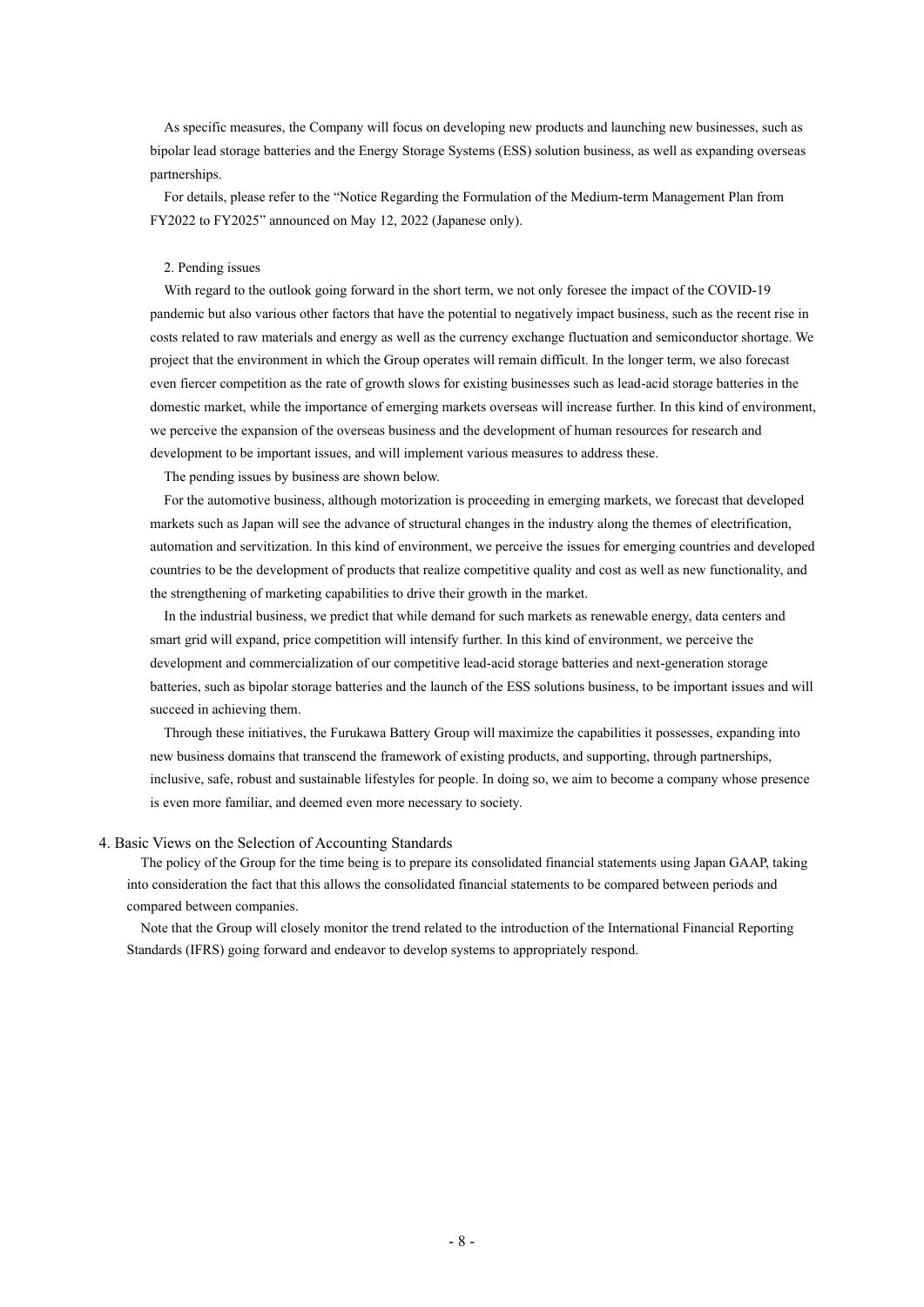## <span id="page-11-0"></span>5. Consolidated Financial Statements and Related Notes

<span id="page-11-1"></span>(1) Consolidated Balance Sheets

|                                                     |                      | (Millions of yen)    |
|-----------------------------------------------------|----------------------|----------------------|
|                                                     | As of March 31, 2021 | As of March 31, 2022 |
| Assets                                              |                      |                      |
| Current assets                                      |                      |                      |
| Cash and deposits                                   | 5,852                | 6,911                |
| <b>Securities</b>                                   | 2,923                | 3,257                |
| Notes and accounts receivable - trade               | 12,080               | 12,309               |
| Electronically recorded monetary claims - operating | 1,049                | 1,353                |
| Merchandise and finished goods                      | 2,288                | 2,883                |
| Work in process                                     | 2,862                | 3,160                |
| Raw materials and supplies                          | 1,285                | 1,606                |
| Other                                               | 689                  | 1,072                |
| Allowance for doubtful accounts                     | (7)                  | (7)                  |
| Total current assets                                | 29,023               | 32,548               |
| Non-current assets                                  |                      |                      |
| Property, plant and equipment                       |                      |                      |
| <b>Buildings and structures</b>                     | 18,144               | 18,989               |
| Accumulated depreciation                            | (11, 105)            | (11,673)             |
| Buildings and structures, net                       | 7,038                | 7,316                |
| Machinery, equipment and vehicles                   | 36,379               | 37,200               |
| Accumulated depreciation                            | (29, 135)            | (30, 644)            |
| Machinery, equipment and vehicles, net              | 7,244                | 6,555                |
| Tools, furniture and fixtures                       | 7,724                | 7,820                |
| Accumulated depreciation                            | (7,019)              | (7,009)              |
| Tools, furniture and fixtures, net                  | 704                  | 810                  |
| Land                                                | 7,256                | 7,603                |
| Leased assets                                       | 939                  | 876                  |
| Accumulated depreciation                            | (418)                | (434)                |
| Leased assets, net                                  | 521                  | 441                  |
| Construction in progress                            | 358                  | 354                  |
| Total property, plant and equipment                 | 23,123               | 23,081               |
| Intangible assets                                   |                      |                      |
| Leased assets                                       | 11                   | 7                    |
| Other                                               | 320                  | 775                  |
| Total intangible assets                             | 331                  | 782                  |
| Investments and other assets                        |                      |                      |
| Investment securities                               | 3,130                | 1,787                |
| Deferred tax assets                                 | 1,928                | 2,369                |
| Other                                               | 171                  | 135                  |
| Allowance for doubtful accounts                     | (22)                 | (22)                 |
| Total investments and other assets                  | 5,207                | 4,268                |
| Total non-current assets                            | 28,662               | 28,133               |
|                                                     |                      |                      |
| Total assets                                        | 57,686               | 60,681               |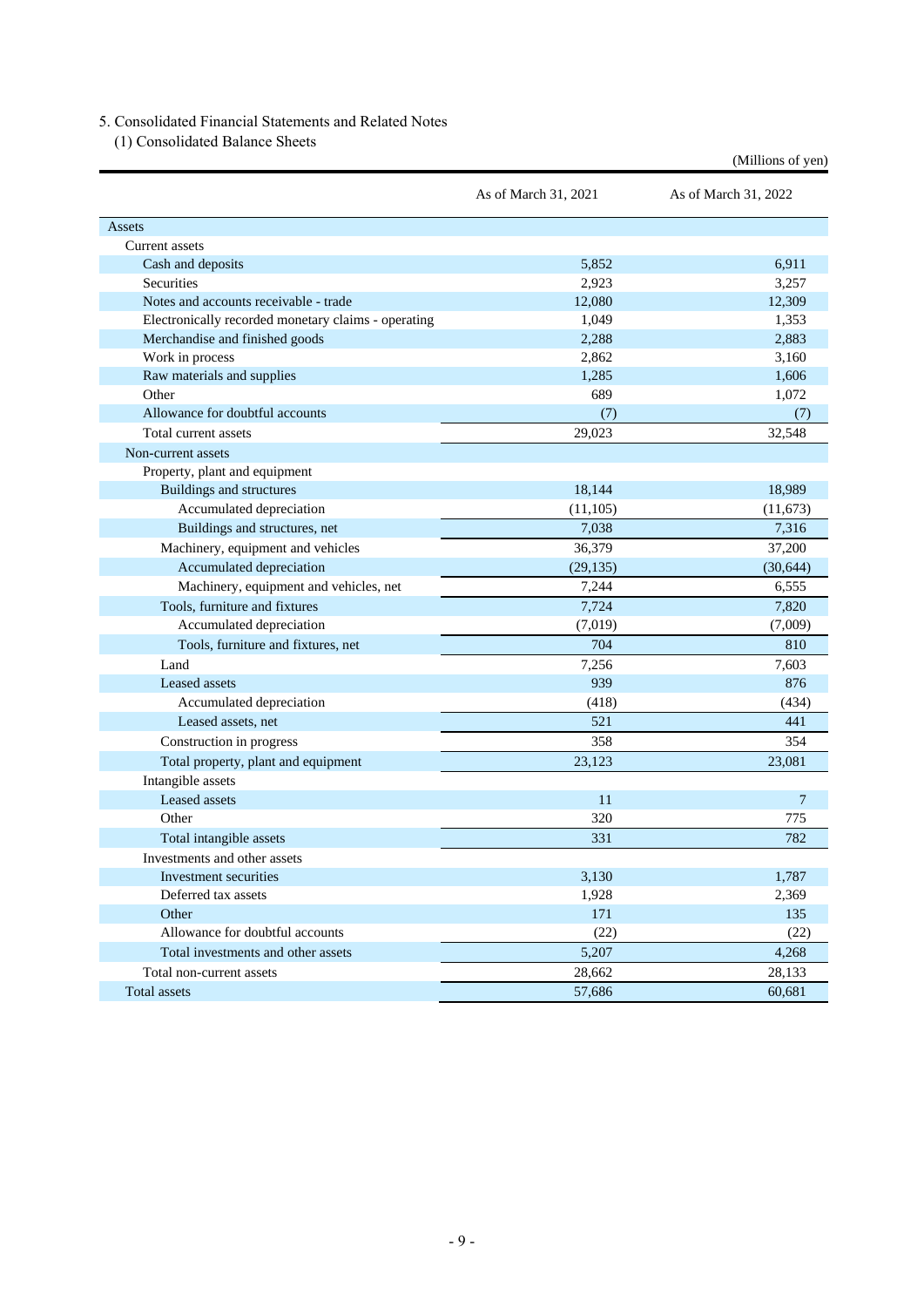|                                                       |                      | (Millions of yen)    |
|-------------------------------------------------------|----------------------|----------------------|
|                                                       | As of March 31, 2021 | As of March 31, 2022 |
| Liabilities                                           |                      |                      |
| <b>Current liabilities</b>                            |                      |                      |
| Notes and accounts payable - trade                    | 3,926                | 5,252                |
| Electronically recorded obligations - operating       | 2,170                | 2,199                |
| Short-term borrowings                                 | 3,410                | 3,641                |
| Lease liabilities                                     | 117                  | 102                  |
| Income taxes payable                                  | 743                  | 747                  |
| Accrued consumption taxes                             | 478                  | 302                  |
| <b>Contract liabilities</b>                           |                      | $\Omega$             |
| Provision for bonuses                                 | 890                  | 909                  |
| Provision for environmental measures                  | $\overline{0}$       | 1                    |
| Notes payable - facilities                            | 18                   | 1                    |
| Electronically recorded obligations - facilities      | 327                  | 303                  |
| Other                                                 | 2,604                | 2,987                |
| Total current liabilities                             | 14,688               | 16,451               |
| Non-current liabilities                               |                      |                      |
| Long-term borrowings                                  | 2,668                | 1,434                |
| Lease liabilities                                     | 477                  | 400                  |
| Deferred tax liabilities                              | 793                  | 797                  |
| Provision for environmental measures                  | 1                    |                      |
| Retirement benefit liability                          | 7,036                | 7,175                |
| Asset retirement obligations                          | 54                   | 73                   |
| Other                                                 | 577                  | 523                  |
| Total non-current liabilities                         | 11,609               | 10,404               |
| <b>Total liabilities</b>                              | 26,297               | 26,855               |
| Net assets                                            |                      |                      |
| Shareholders' equity                                  |                      |                      |
| Share capital                                         | 1,640                | 1,640                |
| Capital surplus                                       | 653                  | 653                  |
| Retained earnings                                     | 26,036               | 29,057               |
| Treasury shares                                       | (11)                 | (11)                 |
| Total shareholders' equity                            | 28,318               | 31,339               |
| Accumulated other comprehensive income                |                      |                      |
| Valuation difference on available-for-sale securities | 1,386                | 672                  |
| Deferred gains or losses on hedges                    | 10                   | 87                   |
| Foreign currency translation adjustment               | 398                  | 484                  |
| Remeasurements of defined benefit plans               | (4)                  | (37)                 |
| Total accumulated other comprehensive income          | 1,790                | 1,207                |
| Non-controlling interests                             | 1,279                | 1,279                |
| Total net assets                                      | 31,388               | 33,826               |
| Total liabilities and net assets                      | 57,686               | 60,681               |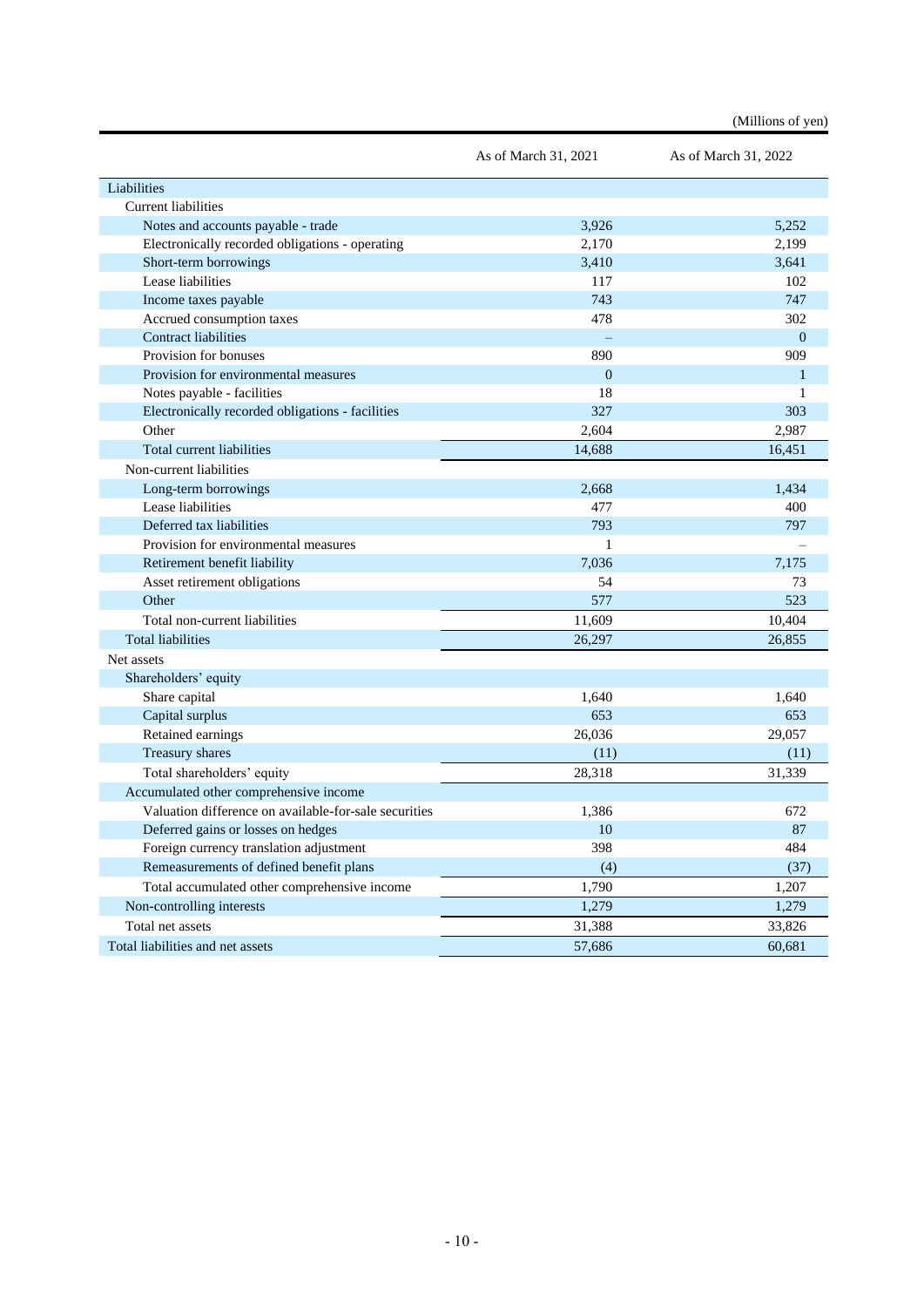## <span id="page-13-1"></span><span id="page-13-0"></span>(2) Consolidated Statements of Income and Comprehensive Income

(Consolidated Statements of Income)

|                                                                  |                                     | (Millions of yen)                   |
|------------------------------------------------------------------|-------------------------------------|-------------------------------------|
|                                                                  | Fiscal year ended<br>March 31, 2021 | Fiscal year ended<br>March 31, 2022 |
| Net sales                                                        | 59,958                              | 62,785                              |
| Cost of sales                                                    | 43,537                              | 49,671                              |
| Gross profit                                                     | 16,420                              | 13,113                              |
| Selling, general and administrative expenses                     |                                     |                                     |
| Selling expenses                                                 | 2.901                               | 2,611                               |
| General and administrative expenses                              | 9.122                               | 7,289                               |
| Total selling, general and administrative expenses               | 12,023                              | 9,900                               |
| Operating profit                                                 | 4,397                               | 3,212                               |
| Non-operating income                                             |                                     |                                     |
| Interest income                                                  | 13                                  | 14                                  |
| Dividend income                                                  | 100                                 | 107                                 |
| Company house rent employee load money income                    | 65                                  | 69                                  |
| Share of profit of entities accounted for using equity<br>method | 8                                   | 24                                  |
| Foreign exchange gains                                           | 48                                  | 44                                  |
| Gain on sale of scraps                                           | 9                                   | 36                                  |
| Other                                                            | 149                                 | 66                                  |
| Total non-operating income                                       | 395                                 | 362                                 |
| Non-operating expenses                                           |                                     |                                     |
| Interest expenses                                                | 269                                 | 169                                 |
| Other                                                            | 42                                  | 11                                  |
| Total non-operating expenses                                     | 312                                 | 180                                 |
| Ordinary profit                                                  | 4,480                               | 3,394                               |
| Extraordinary income                                             |                                     |                                     |
| Gain on sale of non-current assets                               | 26                                  | 141                                 |
| Gain on bargain purchase                                         |                                     | 96                                  |
| Gain on sale of investment securities                            | 34                                  | 1,307                               |
| Total extraordinary income                                       | 60                                  | 1,544                               |
| <b>Extraordinary losses</b>                                      |                                     |                                     |
| Loss on sale of non-current assets                               | 14                                  |                                     |
| Loss on disposal of non-current assets                           | 6                                   | 20                                  |
| Loss on sale of investment securities                            |                                     | 3                                   |
| Total extraordinary losses                                       | 20                                  | 23                                  |
| Profit before income taxes                                       | 4,520                               | 4,915                               |
| Income taxes - current                                           | 1,210                               | 1,304                               |
| Income taxes - deferred                                          | (158)                               | (110)                               |
| Total income taxes                                               | 1,051                               | 1,194                               |
| Profit                                                           | 3,469                               | 3,721                               |
| Loss attributable to non-controlling interests                   | (145)                               | (115)                               |
| Profit attributable to owners of parent                          | 3,614                               | 3,837                               |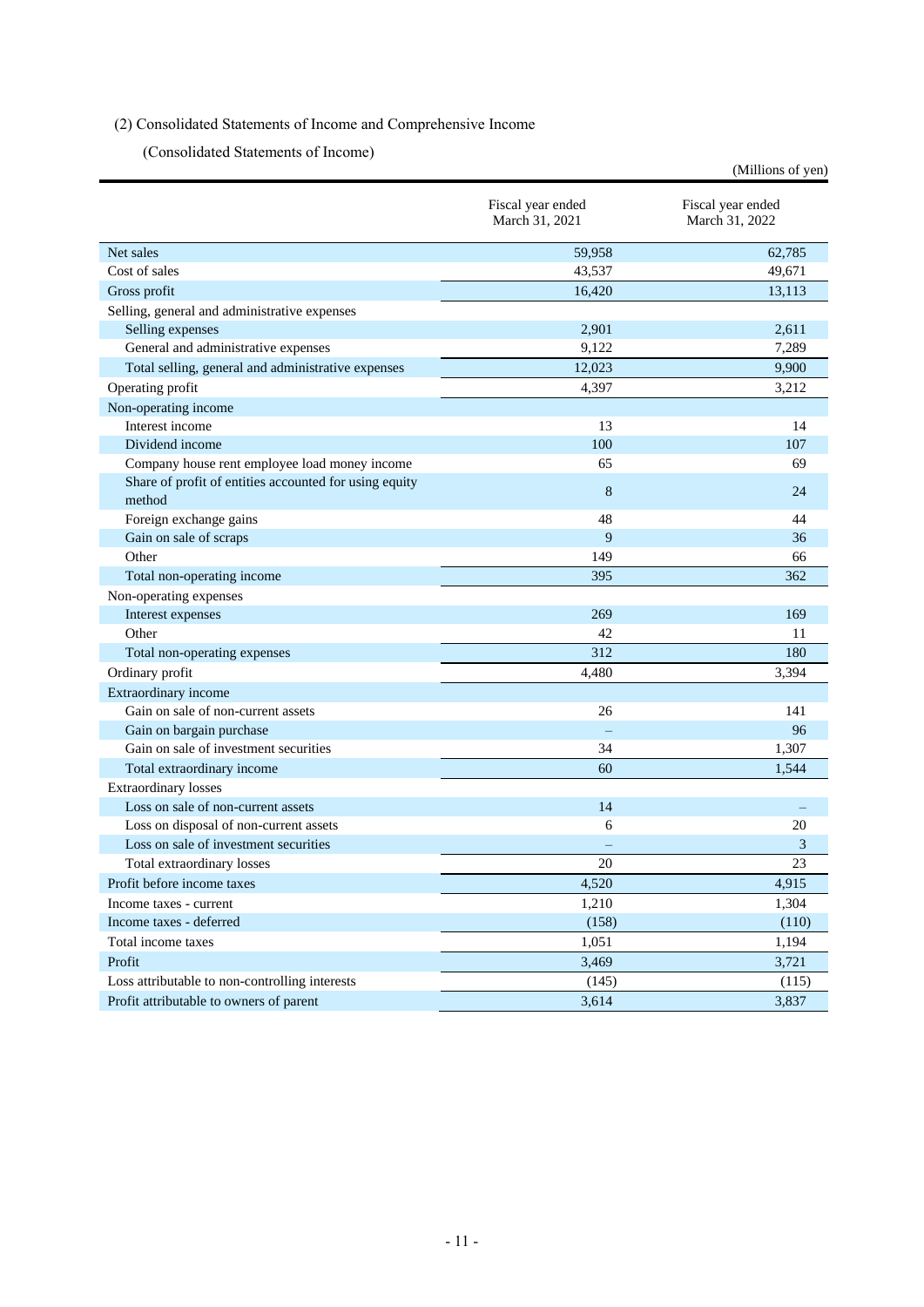<span id="page-14-0"></span>(Consolidated Statements of Comprehensive Income)

(Millions of yen)

|                                                                                      | Fiscal year ended<br>March 31, 2021 | Fiscal year ended<br>March 31, 2022 |
|--------------------------------------------------------------------------------------|-------------------------------------|-------------------------------------|
| Profit                                                                               | 3,469                               | 3,721                               |
| Other comprehensive income                                                           |                                     |                                     |
| Valuation difference on available-for-sale securities                                | 817                                 | (716)                               |
| Deferred gains or losses on hedges                                                   | 81                                  | 77                                  |
| Foreign currency translation adjustment                                              | (619)                               | 196                                 |
| Remeasurements of defined benefit plans, net of tax                                  | 77                                  | (31)                                |
| Share of other comprehensive income of entities<br>accounted for using equity method | (5)                                 | 7                                   |
| Total other comprehensive income                                                     | 351                                 | (466)                               |
| Comprehensive income                                                                 | 3,821                               | 3,254                               |
| Comprehensive income attributable to                                                 |                                     |                                     |
| Comprehensive income attributable to owners of parent                                | 4,031                               | 3,254                               |
| Comprehensive income attributable to non-controlling<br>interests                    | (210)                               | $\theta$                            |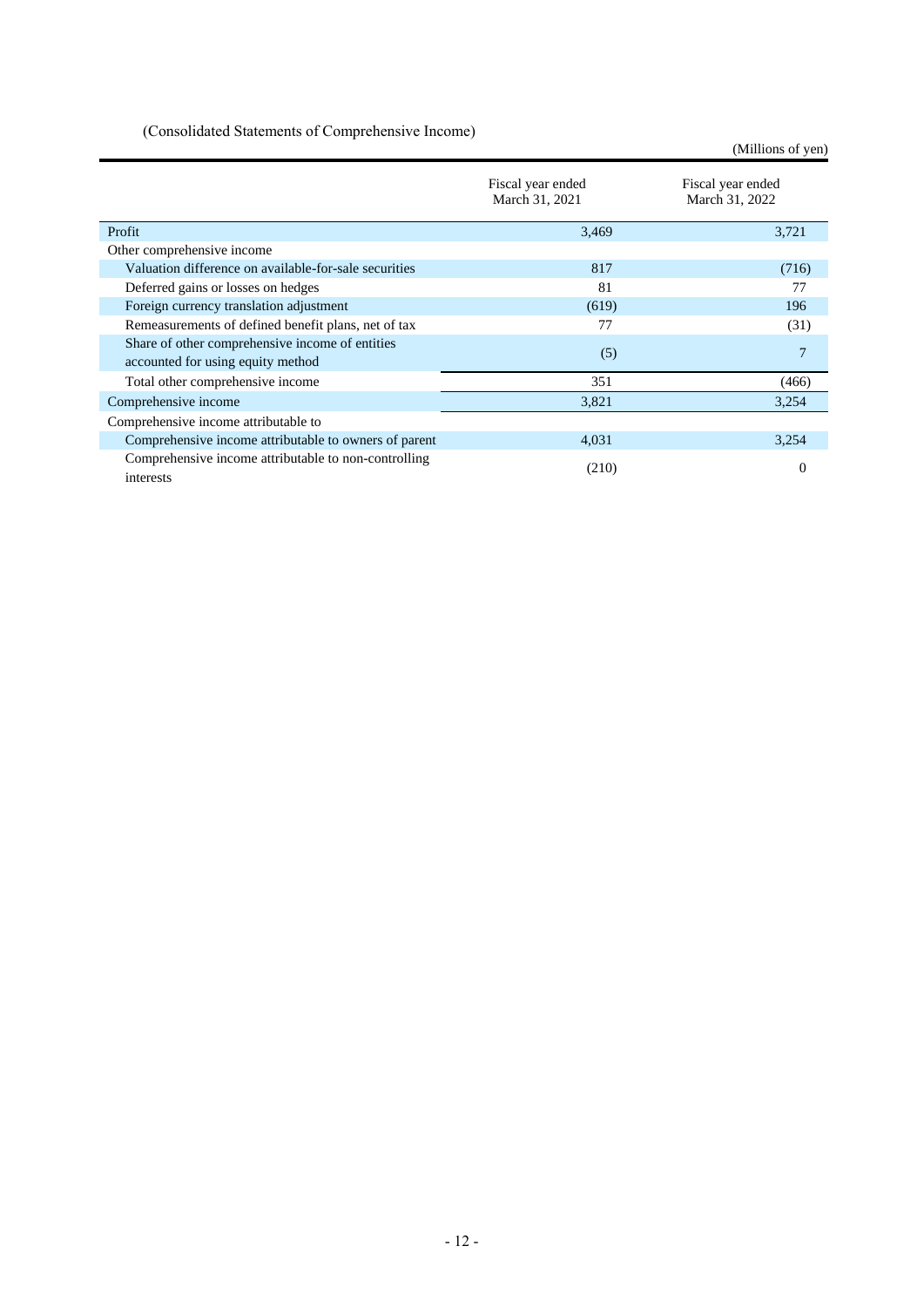## <span id="page-15-0"></span>(3) Consolidated Statements of Changes in Equity

Previous fiscal year (From April 1, 2020 to March 31, 2021)

|                                                            |               |                      |                   |                 | (Millions of yen)             |  |  |  |
|------------------------------------------------------------|---------------|----------------------|-------------------|-----------------|-------------------------------|--|--|--|
|                                                            |               | Shareholders' equity |                   |                 |                               |  |  |  |
|                                                            | Share capital | Capital surplus      | Retained earnings | Treasury shares | Total shareholders'<br>equity |  |  |  |
| Balance at beginning of period                             | 1,640         | 653                  | 22,847            | (11)            | 25,130                        |  |  |  |
| Cumulative effects of<br>changes in accounting<br>policies |               |                      |                   |                 | $\qquad \qquad =$             |  |  |  |
| <b>Restated balance</b>                                    | 1,640         | 653                  | 22,847            | (11)            | 25,130                        |  |  |  |
| Changes during period                                      |               |                      |                   |                 |                               |  |  |  |
| Dividends of surplus                                       |               |                      | (426)             |                 | (426)                         |  |  |  |
| Profit attributable to owners<br>of parent                 |               |                      | 3,614             |                 | 3,614                         |  |  |  |
| Purchase of treasury shares                                |               |                      |                   | (0)             | (0)                           |  |  |  |
| Net changes in items other<br>than shareholders' equity    |               |                      |                   |                 |                               |  |  |  |
| Total changes during period                                | -             | -                    | 3,188             | (0)             | 3,188                         |  |  |  |
| Balance at end of period                                   | 1,640         | 653                  | 26,036            | (11)            | 28,318                        |  |  |  |

|                                                            |                                                                 | Accumulated other comprehensive income   |                                                  |                                               |                                                          |                              |                  |
|------------------------------------------------------------|-----------------------------------------------------------------|------------------------------------------|--------------------------------------------------|-----------------------------------------------|----------------------------------------------------------|------------------------------|------------------|
|                                                            | Valuation<br>difference on<br>available-for-<br>sale securities | Deferred gains<br>or losses on<br>hedges | Foreign<br>currency<br>translation<br>adjustment | Remeasurements<br>of defined<br>benefit plans | Total<br>accumulated<br>other<br>comprehensive<br>income | Non-controlling<br>interests | Total net assets |
| Balance at beginning of period                             | 578                                                             | (71)                                     | 949                                              | (82)                                          | 1,373                                                    | 1,133                        | 27,637           |
| Cumulative effects of<br>changes in accounting<br>policies |                                                                 |                                          |                                                  |                                               |                                                          |                              |                  |
| <b>Restated balance</b>                                    | 578                                                             | (71)                                     | 949                                              | (82)                                          | 1,373                                                    | 1,133                        | 27,637           |
| Changes during period                                      |                                                                 |                                          |                                                  |                                               |                                                          |                              |                  |
| Dividends of surplus                                       |                                                                 |                                          |                                                  |                                               |                                                          |                              | (426)            |
| Profit attributable to owners<br>of parent                 |                                                                 |                                          |                                                  |                                               |                                                          |                              | 3,614            |
| Purchase of treasury shares                                |                                                                 |                                          |                                                  |                                               |                                                          |                              | (0)              |
| Net changes in items other<br>than shareholders' equity    | 808                                                             | 81                                       | (551)                                            | 77                                            | 416                                                      | 145                          | 562              |
| Total changes during period                                | 808                                                             | 81                                       | (551)                                            | 77                                            | 416                                                      | 145                          | 3,750            |
| Balance at end of period                                   | 1,386                                                           | 10                                       | 398                                              | (4)                                           | 1,790                                                    | 1,279                        | 31,388           |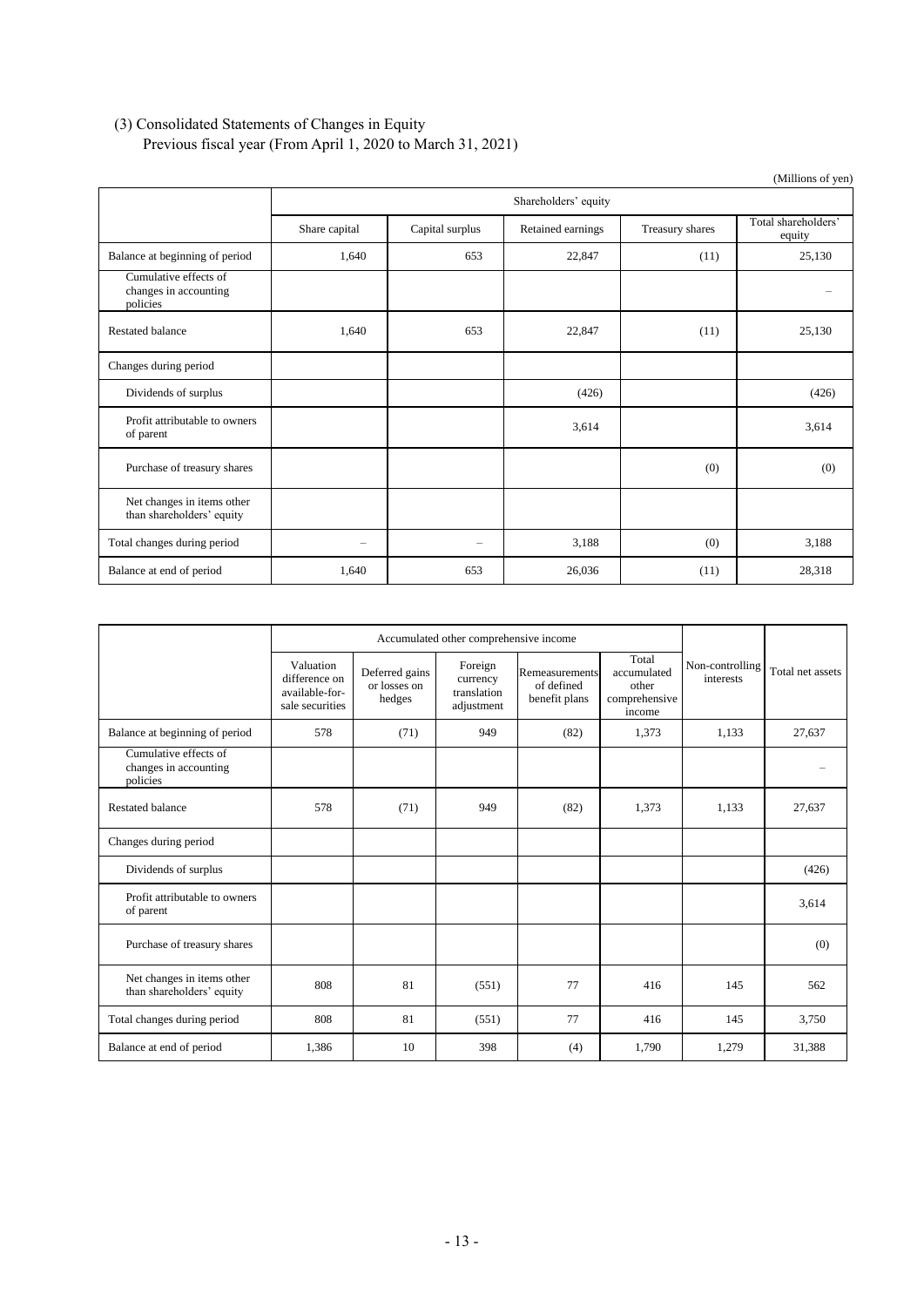## Current fiscal year (From April 1, 2021 to March 31, 2022)

|                                                            |               |                      |                   |                 | $($ whilions of $y$ en        |  |  |  |
|------------------------------------------------------------|---------------|----------------------|-------------------|-----------------|-------------------------------|--|--|--|
|                                                            |               | Shareholders' equity |                   |                 |                               |  |  |  |
|                                                            | Share capital | Capital surplus      | Retained earnings | Treasury shares | Total shareholders'<br>equity |  |  |  |
| Balance at beginning of period                             | 1,640         | 653                  | 26,036            | (11)            | 28,318                        |  |  |  |
| Cumulative effects of<br>changes in accounting<br>policies |               |                      | (95)              |                 | (95)                          |  |  |  |
| <b>Restated balance</b>                                    | 1,640         | 653                  | 25,940            | (11)            | 28,223                        |  |  |  |
| Changes during period                                      |               |                      |                   |                 |                               |  |  |  |
| Dividends of surplus                                       |               |                      | (721)             |                 | (721)                         |  |  |  |
| Profit attributable to owners<br>of parent                 |               |                      | 3,837             |                 | 3,837                         |  |  |  |
| Purchase of treasury shares                                |               |                      |                   | (0)             | (0)                           |  |  |  |
| Net changes in items other<br>than shareholders' equity    |               |                      |                   |                 |                               |  |  |  |
| Total changes during period                                |               |                      | 3,116             | (0)             | 3,116                         |  |  |  |
| Balance at end of period                                   | 1,640         | 653                  | 29,057            | (11)            | 31,339                        |  |  |  |

|                                                            |                                                                 | Accumulated other comprehensive income   |                                                  |                                               |                                                          |                              |                  |
|------------------------------------------------------------|-----------------------------------------------------------------|------------------------------------------|--------------------------------------------------|-----------------------------------------------|----------------------------------------------------------|------------------------------|------------------|
|                                                            | Valuation<br>difference on<br>available-for-<br>sale securities | Deferred gains<br>or losses on<br>hedges | Foreign<br>currency<br>translation<br>adjustment | Remeasurements<br>of defined<br>benefit plans | Total<br>accumulated<br>other<br>comprehensive<br>income | Non-controlling<br>interests | Total net assets |
| Balance at beginning of period                             | 1,386                                                           | 10                                       | 398                                              | (4)                                           | 1,790                                                    | 1,279                        | 31,388           |
| Cumulative effects of<br>changes in accounting<br>policies |                                                                 |                                          |                                                  |                                               |                                                          |                              | (95)             |
| Restated balance                                           | 1,386                                                           | 10                                       | 398                                              | (4)                                           | 1,790                                                    | 1,279                        | 31,292           |
| Changes during period                                      |                                                                 |                                          |                                                  |                                               |                                                          |                              |                  |
| Dividends of surplus                                       |                                                                 |                                          |                                                  |                                               |                                                          |                              | (721)            |
| Profit attributable to owners<br>of parent                 |                                                                 |                                          |                                                  |                                               |                                                          |                              | 3,837            |
| Purchase of treasury shares                                |                                                                 |                                          |                                                  |                                               |                                                          |                              | (0)              |
| Net changes in items other<br>than shareholders' equity    | (713)                                                           | 77                                       | 86                                               | (32)                                          | (582)                                                    | $\Omega$                     | (582)            |
| Total changes during period                                | (713)                                                           | 77                                       | 86                                               | (32)                                          | (582)                                                    | $\overline{0}$               | 2,533            |
| Balance at end of period                                   | 672                                                             | 87                                       | 484                                              | (37)                                          | 1,207                                                    | 1,279                        | 33,826           |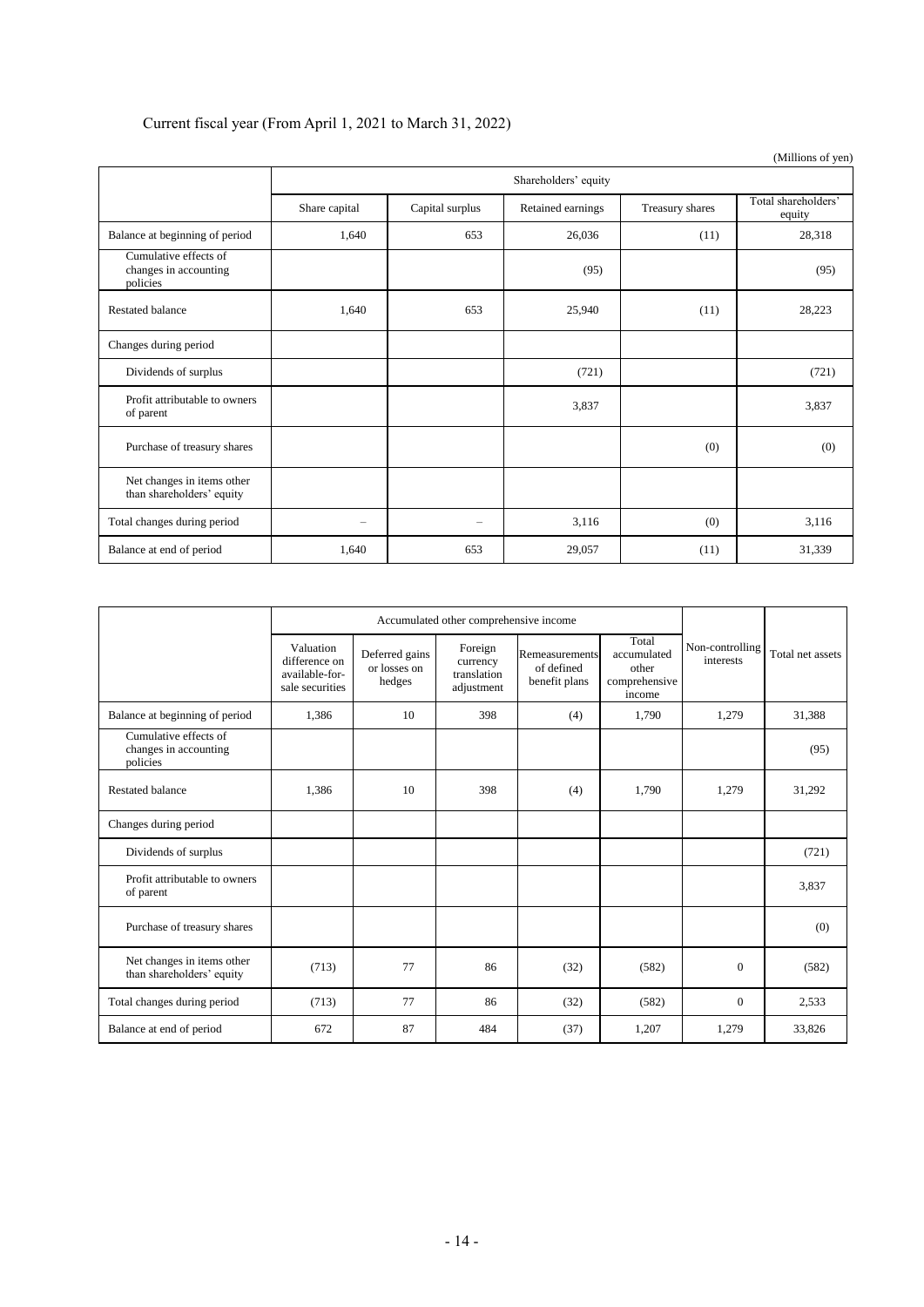## <span id="page-17-0"></span>(4) Consolidated Statements of Cash Flows

(Millions of yen)

|                                                             | Fiscal year ended<br>March 31, 2021 | Fiscal year ended<br>March 31, 2022 |
|-------------------------------------------------------------|-------------------------------------|-------------------------------------|
| Cash flows from operating activities                        |                                     |                                     |
| Profit before income taxes                                  | 4,520                               | 4,915                               |
| Depreciation                                                | 2.736                               | 2.747                               |
| Increase (decrease) in allowance for doubtful accounts      | (6)                                 | $\overline{0}$                      |
| Interest and dividend income                                | (113)                               | (121)                               |
| Interest expenses                                           | 269                                 | 169                                 |
| Share of loss (profit) of entities accounted for using      |                                     |                                     |
| equity method                                               | (8)                                 | (24)                                |
| Loss (gain) on sale of investment securities                | (34)                                | (1,303)                             |
| Loss on retirement of property, plant and equipment         | 6                                   | 9                                   |
| Loss (gain) on sale of property, plant and equipment        | (12)                                | (141)                               |
| Loss on retirement of intangible assets                     |                                     | 10                                  |
| Decrease (increase) in trade receivables                    | 118                                 | (602)                               |
| Decrease (increase) in inventories                          | 207                                 | (1, 191)                            |
| Increase (decrease) in trade payables                       | 101                                 | 1,482                               |
| Increase (decrease) in provision for bonuses                | 218                                 | 17                                  |
| Increase (decrease) in provision for environmental          |                                     | (0)                                 |
| measures                                                    | (2)                                 |                                     |
| Gain on bargain purchase                                    |                                     | (96)                                |
| Increase (decrease) in retirement benefit liability         | 65                                  | 110                                 |
| Increase (decrease) in accrued consumption taxes            | 55                                  | (190)                               |
| Other, net                                                  | 368                                 | (113)                               |
| Subtotal                                                    | 8,491                               | 5,676                               |
| Interest and dividends received                             | 113                                 | 96                                  |
| Interest paid                                               | (265)                               | (176)                               |
| Income taxes paid                                           | (961)                               | (1, 339)                            |
| Net cash provided by (used in) operating activities         | 7,379                               | 4.257                               |
| Cash flows from investing activities                        |                                     |                                     |
| Purchase of property, plant and equipment                   | (2,049)                             | (2,080)                             |
| Purchase of intangible assets                               | (198)                               | (477)                               |
| Proceeds from sale of property, plant and equipment         | 33                                  | 141                                 |
| Purchase of investment securities                           | (11)                                | (19)                                |
| Proceeds from sale of investment securities                 | 47                                  | 1,583                               |
| Proceeds from distributions from investment<br>partnerships | 89                                  | 16                                  |
| Other, net                                                  | (7)                                 | 28                                  |
| Net cash provided by (used in) investing activities         | (2,096)                             | (808)                               |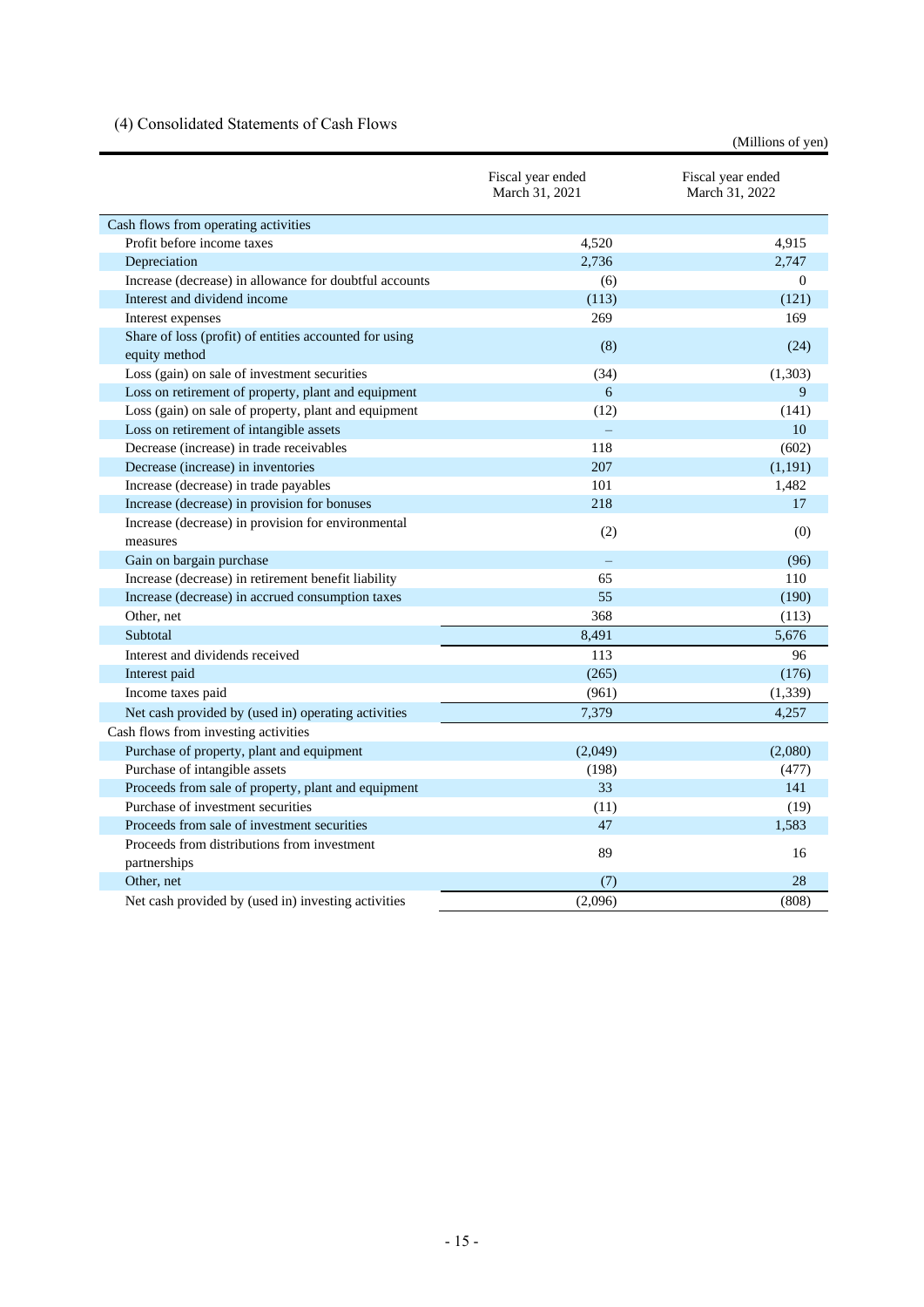(Millions of yen)

|                                                                 | Fiscal year ended<br>March 31, 2021 | Fiscal year ended<br>March 31, 2022 |
|-----------------------------------------------------------------|-------------------------------------|-------------------------------------|
| Cash flows from financing activities                            |                                     |                                     |
| Net increase (decrease) in short-term borrowings                | (929)                               | 450                                 |
| Proceeds from long-term borrowings                              | 2,000                               |                                     |
| Repayments of long-term borrowings                              | (1,525)                             | (1,682)                             |
| Repayments of lease liabilities                                 | (138)                               | (119)                               |
| Dividends paid                                                  | (426)                               | (721)                               |
| Proceeds from share issuance to non-controlling<br>shareholders | 357                                 |                                     |
| Dividends paid to non-controlling interests                     | (2)                                 | (2)                                 |
| Other, net                                                      | (0)                                 | (0)                                 |
| Net cash provided by (used in) financing activities             | (663)                               | (2,075)                             |
| Effect of exchange rate change on cash and cash<br>equivalents  | (138)                               | 19                                  |
| Net increase (decrease) in cash and cash equivalents            | 4,480                               | 1,393                               |
| Cash and cash equivalents at beginning of period                | 4,295                               | 8,776                               |
| Cash and cash equivalents at end of period                      | 8,776                               | 10,169                              |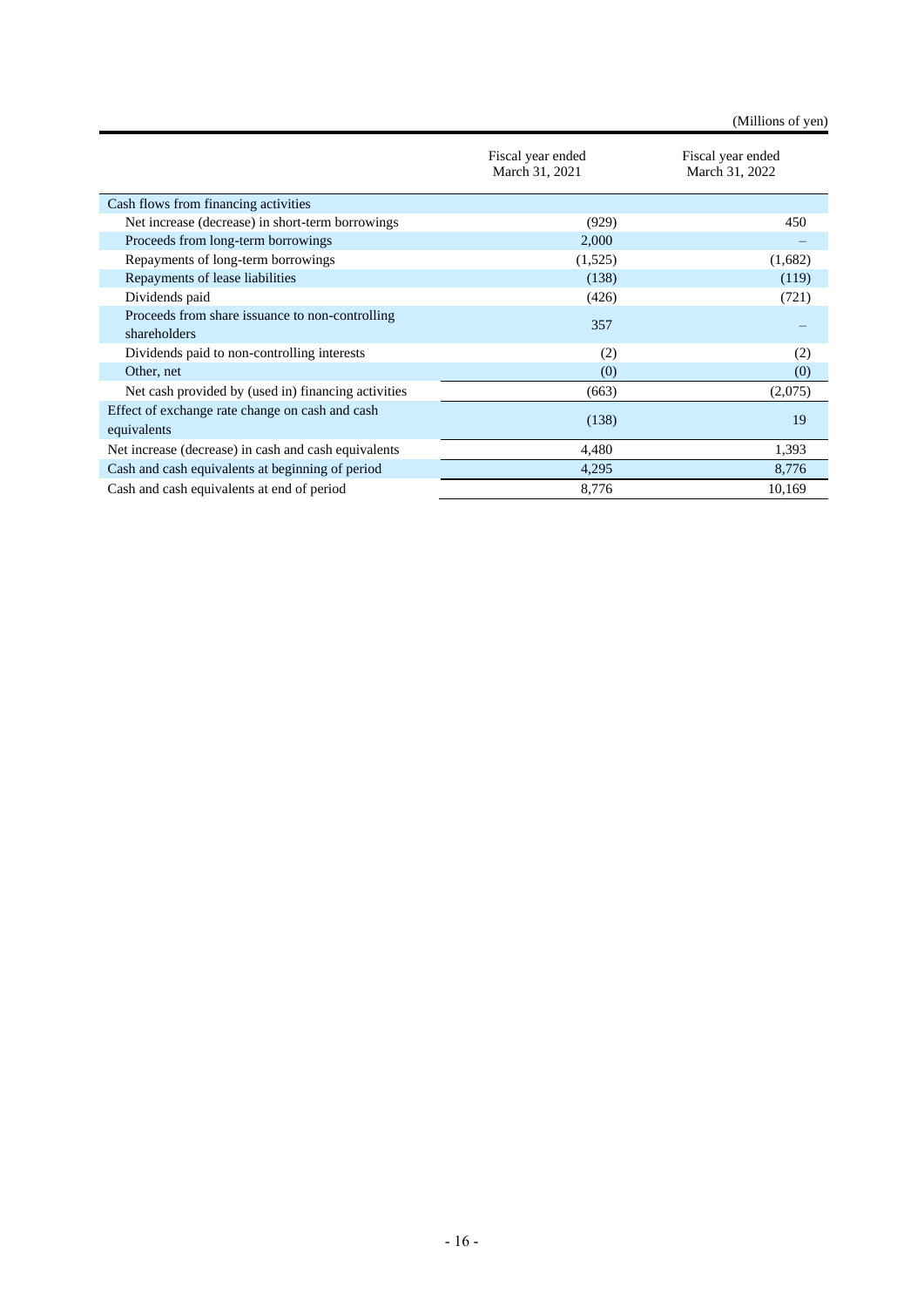<span id="page-19-1"></span><span id="page-19-0"></span>(5) Notes on Consolidated Financial Statements

(Going Concern Assumptions)

Not applicable.

#### <span id="page-19-2"></span>(Changes in Accounting Policies)

(Application of Accounting Standard for Revenue Recognition, etc.)

The "Accounting Standard for Revenue Recognition" (ASBJ Statement No. 29, March 31, 2020) and relevant revised ASBJ regulations have been applied from the beginning of the current fiscal year, and revenue has been recognized at the amount expected to be received upon exchange of promised goods or services at time the control of said goods or services is transferred to the customer. The main changes are as follows.

- The Company previously recognized revenue from product sales transactions, etc., based on the total amount of consideration received from the customer, but has changed to a method of recognizing revenue on a net basis for transactions in which the provision of the product to the customer is deemed to be an agent.

- The Company previously recognized revenue for some transactions when the shipment of individual products or the provision of services was completed, using the individual product shipment or the completion of services as the unit of accounting. However, the Company has changed to a method of recognizing revenue when control of all products and services included in a contract, etc. is transferred to the customer.

- The Company previously accounted for sales rebates and other consideration paid to customers as selling, general and administrative expenses or other items, but has changed to a method of reducing the amount of such consideration from the transaction price.

For the application of the Accounting Standard for Revenue Recognition and relevant revised ASBJ regulations, the Company has followed the transitional treatment prescribed in the proviso to paragraph 84 of the Accounting Standard for Revenue Recognition, and the cumulative effect of the retrospective application, assuming the new accounting policy had been applied to periods prior to the beginning of the current fiscal year was added to or deducted from the opening balance of retained earnings of the current fiscal year, and thus the new accounting policy was applied from such opening balance. However, the Company has applied the method prescribed in paragraph 86 of the Accounting Standard for Revenue Recognition and has not applied the new accounting policy retrospectively to contracts for which nearly all the revenue amounts had been recognized in accordance with the previous treatment in periods prior to the beginning of the current fiscal year.

As a result, compared with the previous method, net sales for the current fiscal year decreased by 2,509 million yen, cost of sales decreased by 288 million yen, selling, general and administrative expenses decreased by 2,128 million yen, operating profit decreased by 92 million yen, operating expenses decreased by 18 million yen, and ordinary profit and profit before income taxes each decreased by 73 million yen. In addition, due to the transitional treatment prescribed in the proviso to paragraph 84 of the Accounting Standard for Revenue Recognition, the opening balance of retained earnings at the beginning of the current fiscal year decreased by 133 million yen.

In addition, due to the transitional treatment prescribed in paragraph 89-3 of the Accounting Standard for Revenue Recognition, the "information on disaggregation of revenue from contracts with customers" related to the previous consolidated fiscal year has not been included in these consolidated financial results.

(Application of Accounting Standard for Fair Value Measurement and Its Implementation Guidance)

The "Accounting Standard for Fair Value Measurement" (ASBJ Statement No. 30, July 4, 2019) and its implementation guidance are applied from the current fiscal year. New accounting policy is applied prospectively in accordance with the transitional treatments set forth in paragraph 19 of the Accounting Standard for Fair Value Measurement and paragraph 44-2 of the "Accounting Standard for Financial Instruments" (ASBJ Statement No. 10, July 4, 2019). There is no impact on the consolidated financial statements for the current fiscal year.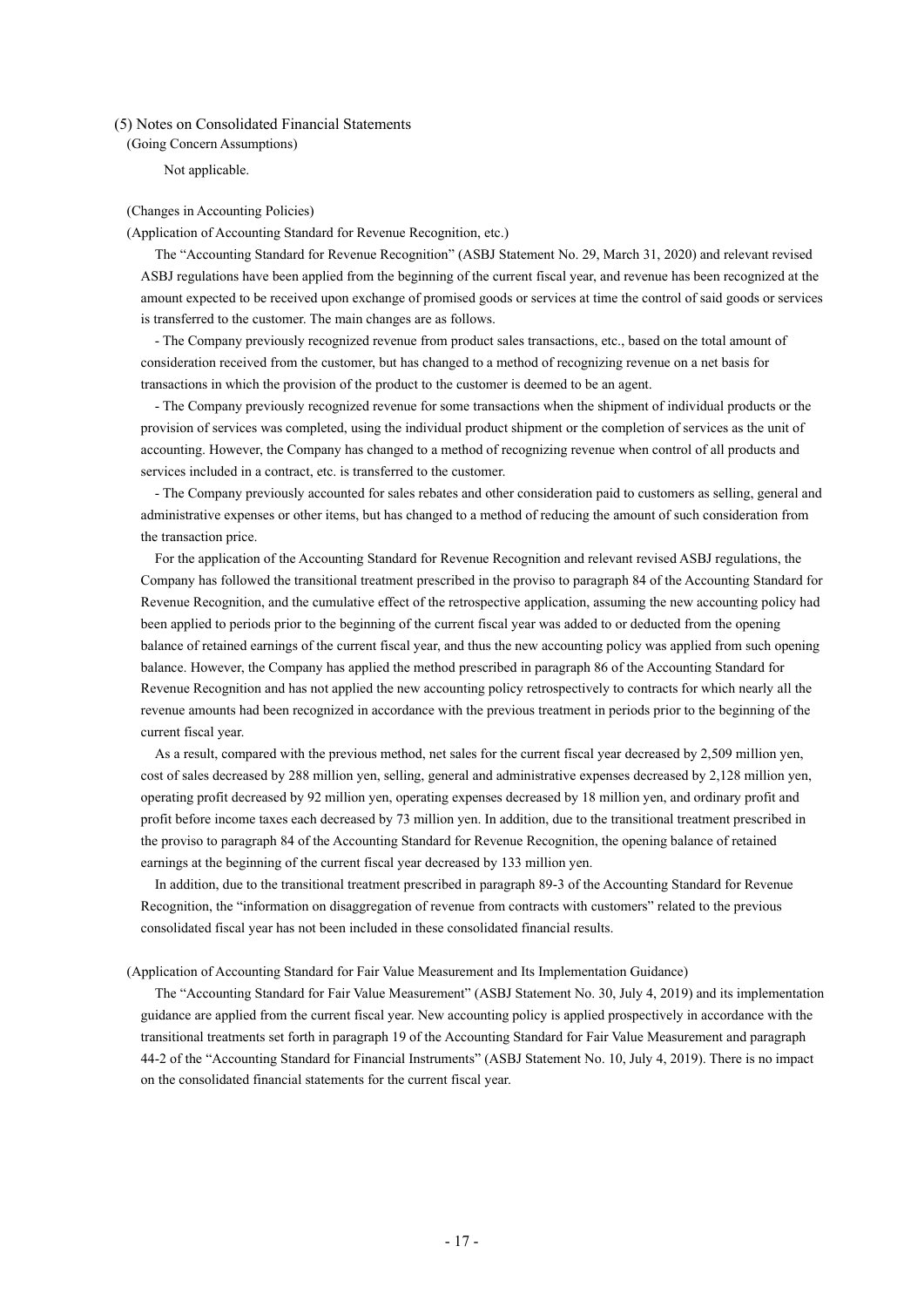### <span id="page-20-0"></span>(Segment Information)

[Segment information]

1. Description of reportable segments

Reporting segments of the Furukawa Battery Group are individual units for which separate financial information is available and that are subject to a periodic review by the Board of Directors for the purposes of evaluating performance and determining the allocation of resources.

The headquarters of business operations are at the Company's head office and there are separate organizational units to oversee operations for specific products and services. Each unit establishes comprehensive strategies for Japan and overseas countries for its products and services and performs operations based on these strategies.

Consequently, business segments of the Company are based on products and services in accordance with these administrative units. Operations are divided into three reportable segments: automobile, industrial and real estate.

The automobile segment manufactures storage batteries for automobiles and motorcycles. The industrial segment manufactures storage batteries for the operation of equipment, uninterruptible power systems and other products. The real estate segment leases space in buildings to tenants.

2. Method of calculating net sales, profit (loss), assets, liabilities and other items for each reportable segment

Accounting methods for reportable segments are in accordance with the accounting policies used to prepare the consolidated financial statements.

Reportable segment profit represents operating profit before adjustment for amortization of goodwill. Intersegment internal sales and transfers are based upon actual market prices.

(Disclosure of changes in reportable segments, etc.)

The review of the fiscal year ended March 31, 2022 as stated in the (Changing in Accounting Policies) adopts the "Accounting Standard for Revenue Recognition" and other standards.

As a result, net sales declined 2,500 million yen in the automobile segment and 8 million yen in the industrial segment compared with the previous method. Segment profit declined 87 million yen in the automobile segment and 4 million yen in the industrial segment.

3. Net sales, profit (loss), assets, liabilities and other items for each reportable segment and the information on disaggregation of revenue

| (Million yen)                                |            |                     |             |        |        |        |
|----------------------------------------------|------------|---------------------|-------------|--------|--------|--------|
|                                              |            | Reportable segments |             |        | Other  |        |
|                                              | Automobile | Industrial          | Real estate | Total  | (note) | Total  |
| Net sales                                    |            |                     |             |        |        |        |
| Sales to external customers                  | 42,250     | 17,333              | 364         | 59,948 | 9      | 59,958 |
| Intersegment internal sales and<br>transfers | 1,723      | 279                 | 20          | 2,023  | 783    | 2,806  |
| Total                                        | 43,974     | 17,612              | 384         | 61,972 | 793    | 62,765 |
| Segment profit                               | 3,094      | 1,085               | 186         | 4,366  | 31     | 4,397  |
| Other items                                  |            |                     |             |        |        |        |
| Depreciation and amortization                | 2,107      | 580                 | 38          | 2,725  | 10     | 2,736  |

 $\alpha$  cm

Previous fiscal year (From April 1, 2020 to March 31, 2021)

Notes: 1. The "Other" category is a business segment that is not included in the reportable segments and includes insurance and other activities.

2. Assets are not allocated to business segments.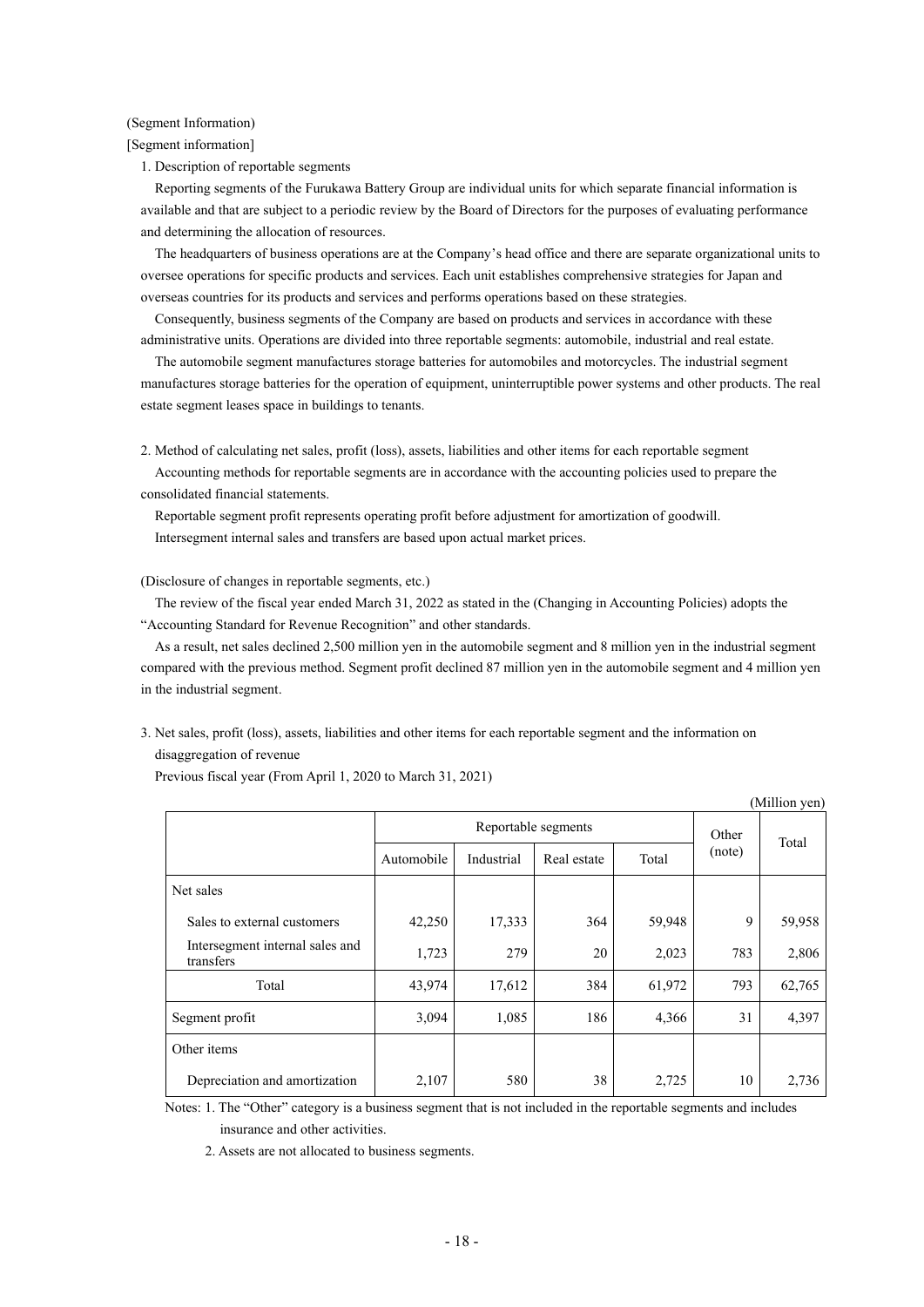|  |  |  | Current fiscal year (From April 1, 2021 to March 31, 2022) |
|--|--|--|------------------------------------------------------------|
|--|--|--|------------------------------------------------------------|

|                                              |            |                     |             |        |        | (Million yen) |
|----------------------------------------------|------------|---------------------|-------------|--------|--------|---------------|
|                                              |            | Reportable segments |             |        |        |               |
|                                              | Automobile | Industrial          | Real estate | Total  | (note) | Total         |
| Net sales                                    |            |                     |             |        |        |               |
| Japan                                        | 23,581     | 18,131              | 302         | 42,014 | 65     | 42,080        |
| Thailand                                     | 15,362     |                     |             | 15,362 |        | 15,362        |
| Other Asian regions                          | 3,892      | 459                 |             | 4,352  |        | 4,352         |
| Other                                        | 975        | 14                  |             | 990    |        | 990           |
| Revenue from contracts with<br>customers     | 43,812     | 18,605              | 302         | 62,720 | 65     | 62,785        |
| Sales to external customers                  | 43,812     | 18,605              | 302         | 62,720 | 65     | 62,785        |
| Intersegment internal sales and<br>transfers | 1,202      | 102                 | 20          | 1,325  | 755    | 2,081         |
| Total                                        | 45,015     | 18,708              | 322         | 64,045 | 820    | 64,866        |
| Segment profit (loss)                        | 2,181      | 1,127               | 118         | 3,427  | (214)  | 3,212         |
| Other items                                  |            |                     |             |        |        |               |
| Depreciation and amortization                | 2,077      | 611                 | 45          | 2,734  | 13     | 2,747         |

Notes: 1. The "Other" category is a business segment that is not included in the reportable segments and includes insurance and other activities.

2. Assets are not allocated to business segments.

4. Differences between reportable segment totals and amounts in consolidated financial statements and major components of these differences (adjustments for differences)

|                                                |                      | (Million yen)       |
|------------------------------------------------|----------------------|---------------------|
| Net sales                                      | Previous fiscal year | Current fiscal year |
| Reportable segment total                       | 61,972               | 64,045              |
| Net sales of "Other" category                  | 793                  | 820                 |
| Elimination of intersegment transactions       | (2,806)              | (2,081)             |
| Net sales in consolidated financial statements | 59,958               | 62,785              |

|                                                       |                      | (Million yen)       |
|-------------------------------------------------------|----------------------|---------------------|
| Profit                                                | Previous fiscal year | Current fiscal year |
| Reportable segment total                              | 4,366                | 3,427               |
| Profit of "Other" category                            | 31                   | (214)               |
| Elimination of intersegment transactions              | (0)                  |                     |
| Operating profit in consolidated financial statements | 4,397                | 3,212               |

Note: Operating expenses are all allocated to each segment.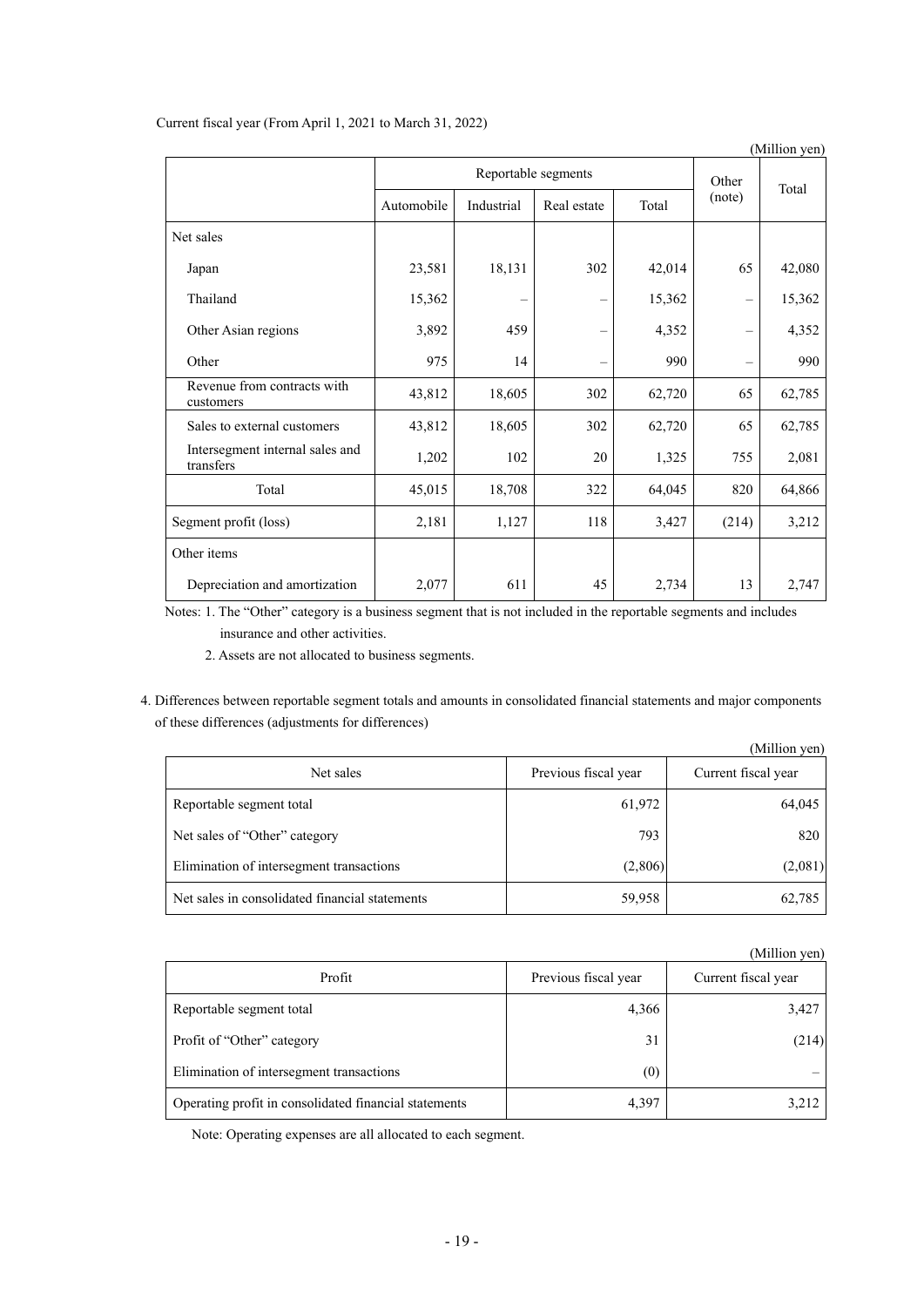[Associated information]

Previous fiscal year (From April 1, 2020 to March 31, 2021)

1. Information for individual products and services

Since the information relating to specific products and services is presented in the same way in [3. Net sales, profit (loss), assets, liabilities and other items for each reportable segment] in [Segment and information on disaggregation of revenue], it is omitted here.

## 2. Information for individual regions

(a) Net sales

|        |          |                     |       | (Million yen) |  |
|--------|----------|---------------------|-------|---------------|--|
|        | Asia     |                     | Other | Total         |  |
| Japan  | Thailand | Other Asian regions |       |               |  |
| 39,915 | 15,487   | 3,868               | 687   | 59,958        |  |

Note: Net sales are based on the locations of customers and categorized in accordance with countries or regions.

## (b) Property, plant and equipment

|        |          |           | (Million yen) |  |
|--------|----------|-----------|---------------|--|
| Asia   |          |           |               |  |
| Japan  | Thailand | Indonesia | Total         |  |
| 14,060 | 5,294    | 3,768     | 23,123        |  |

## 3. Information on major customers

|                                                     |           | (Million yen)        |
|-----------------------------------------------------|-----------|----------------------|
| Client name                                         | Net sales | Related segment name |
| General Motors overseas distribution<br>corporation | 6,294     | Automobile           |

Current fiscal year (From April 1, 2021 to March 31, 2022)

1. Information for individual products and services

Since the information relating to specific products and services is presented in the same way in [3. Net sales, profit (loss), assets, liabilities and other items for each reportable segment] in [Segment and information on disaggregation of revenue], it is omitted here.

### 2. Information for individual regions

(a) Net sales

|        |          |                     |       | (Million yen) |
|--------|----------|---------------------|-------|---------------|
|        | Asia     |                     | Other | Total         |
| Japan  | Thailand | Other Asian regions |       |               |
| 42,080 | 15,362   | 4,352               | 990   | 62,785        |

Note: Net sales are based on the locations of customers and categorized in accordance with countries or regions.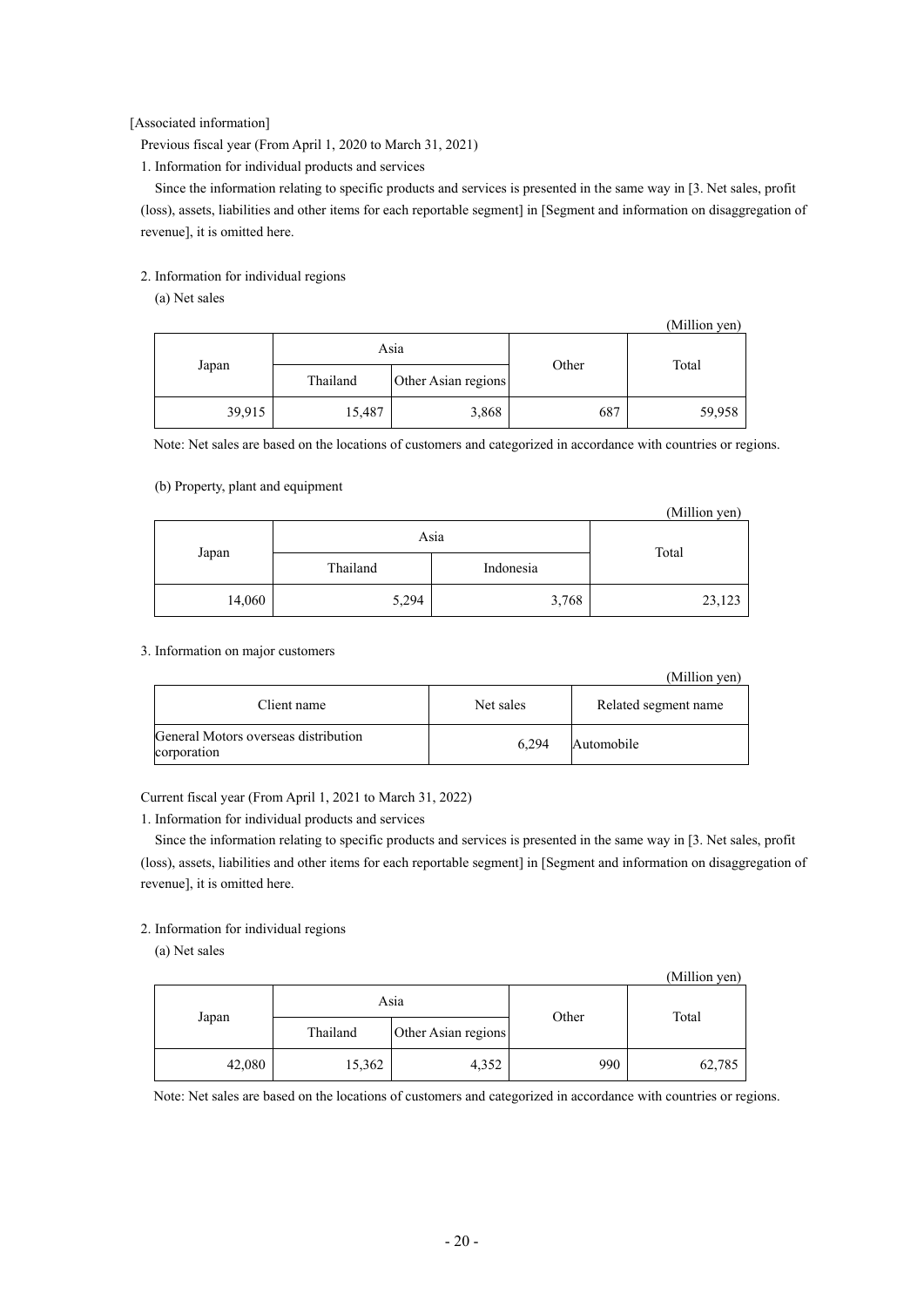### (b) Property, plant and equipment

(Million yen) Japan Asia Total Thailand Indonesia 14,472 4,761 3,847 23,081

3. Information on major customers

(Million yen)

| Client name                                         | Net sales | Related segment name |
|-----------------------------------------------------|-----------|----------------------|
| General Motors Overseas Distribution<br>Corporation | 6.622     | Automobile           |

[Segment information for impairment of non-current assets]

Previous fiscal year (From April 1, 2020 to March 31, 2021) Not applicable.

Current fiscal year (From April 1, 2021 to March 31, 2022) Not applicable.

[Segment information for goodwill amortization and remaining goodwill] Previous fiscal year (From April 1, 2020 to March 31, 2021) Not applicable.

Current fiscal year (From April 1, 2021 to March 31, 2022) Not applicable.

[Segment information for gains from negative goodwill] Previous fiscal year (From April 1, 2020 to March 31, 2021) Not applicable.

Current fiscal year (From April 1, 2021 to March 31, 2022)

[Important gains on bargain purchases]

96 million yen in gains on bargain purchases have been allocated as extraordinary income in the [Other] segment following the transfer of business.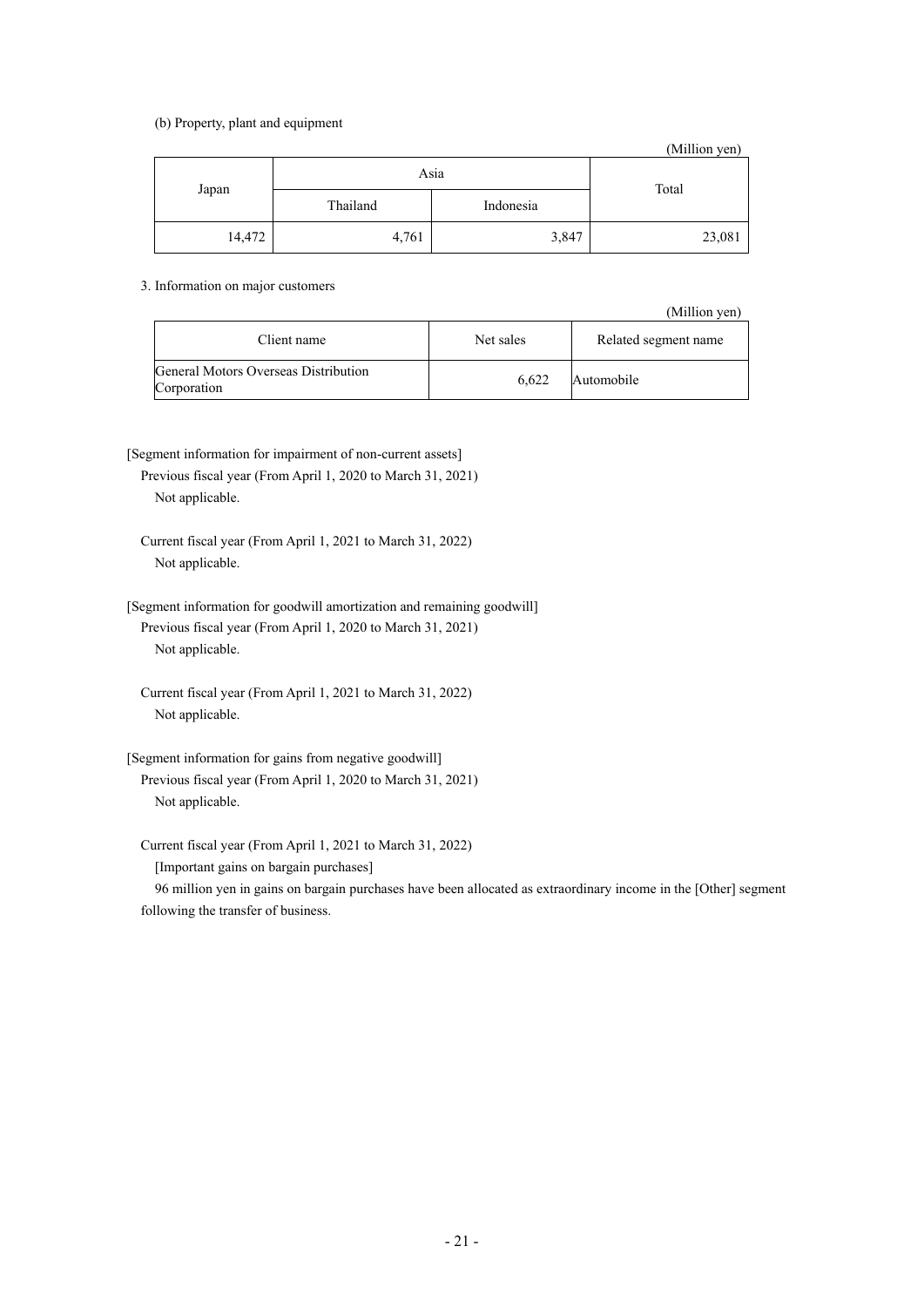### <span id="page-24-0"></span>(Per Share Information)

|                      | Previous fiscal year (From April 1, 2020 to Current fiscal year (From April 1, 2021 to<br>March 31, 2021) | March 31, 2022) |
|----------------------|-----------------------------------------------------------------------------------------------------------|-----------------|
| Net assets per share | 918.59 yen                                                                                                | 992.95 yen      |
| Earnings per share   | $110.29$ yen                                                                                              | $117.07$ yen    |

Notes: 1. Diluted earnings per share are not shown because there were no common stock equivalents.

2. The basis for calculating earnings per share is as follows.

|                                                                                                    | Previous fiscal year (From April 1, Current fiscal year (From April 1,<br>2020 to March 31, 2021) | 2021 to March 31, 2022) |
|----------------------------------------------------------------------------------------------------|---------------------------------------------------------------------------------------------------|-------------------------|
| Amount of profit attributable to owners of parent<br>(million yen)                                 | 3,614                                                                                             | 3,837                   |
| Amount not attributed to common stockholders                                                       |                                                                                                   |                         |
| Amount of profit attributable to owners of parent<br>attributable to common stock (million yen)    | 3,614                                                                                             | 3.837                   |
| Average number of outstanding shares of<br>common stock during the fiscal year (hundred<br>shares) | 327,779                                                                                           | 327,778                 |

3. The Company has applied the "Accounting Standard for Revenue Recognition" (ASBJ Statement No. 29, March 31, 2020) and other relevant regulations from the beginning of the fiscal year ended March 31, 2022 as stated in (Changes in Accounting Policies) and follows the transitional treatment prescribed in the proviso to paragraph 84 of the "Accounting Standard for Revenue Recognition." As a result, net assets per share for the fiscal year ended March 31, 2022 was 1.52 yen, and net earnings per share decreased by 1.57 yen.

<span id="page-24-1"></span>(Important Subsequent Events) Not applicable.